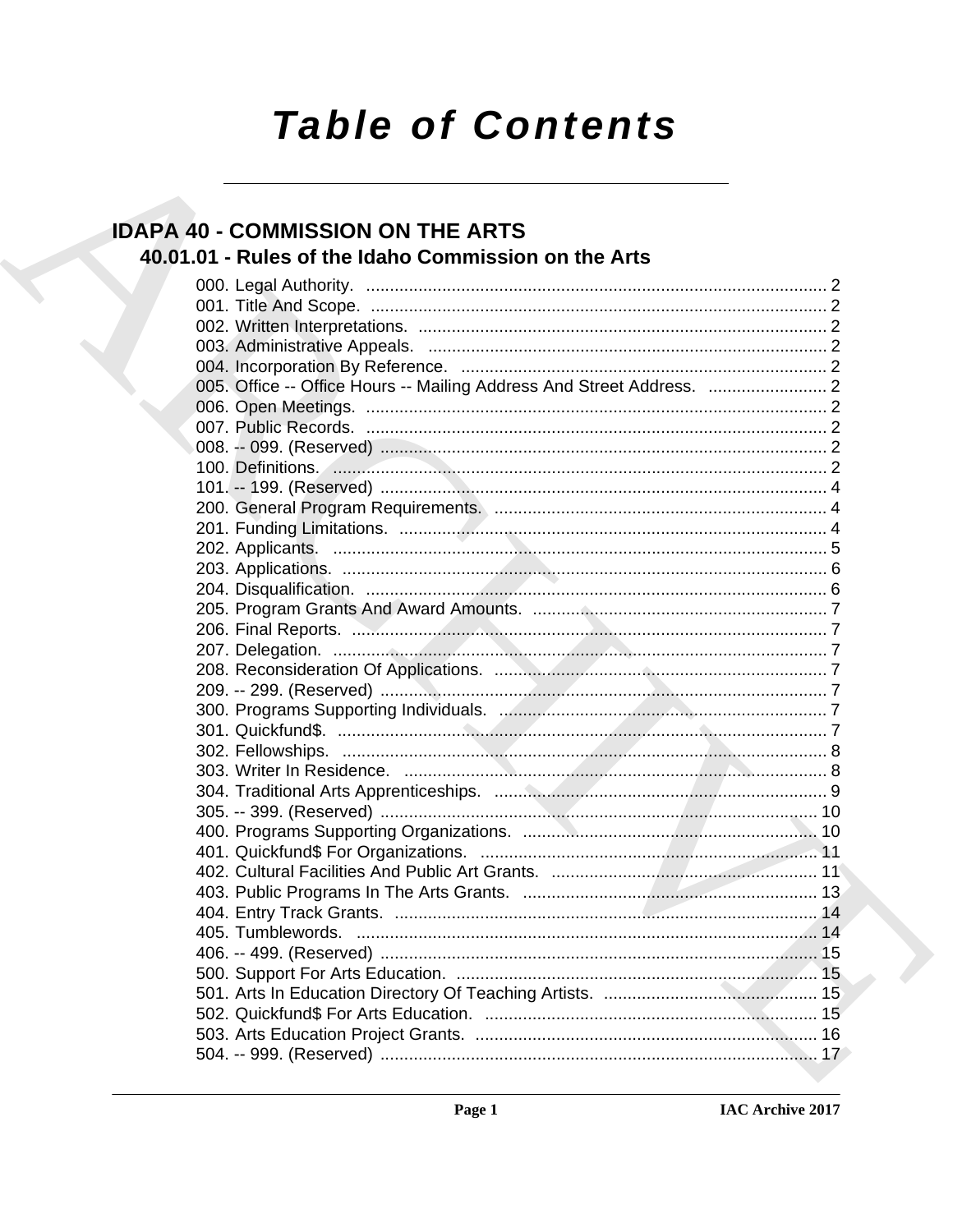### **IDAPA 40 TITLE 01 CHAPTER 01**

# **IDAPA 40 - COMMISSION ON THE ARTS**

### **40.01.01 - RULES OF THE IDAHO COMMISSION ON THE ARTS**

### <span id="page-1-2"></span><span id="page-1-1"></span><span id="page-1-0"></span>**000. LEGAL AUTHORITY.**

Section 67-5605, Idaho Code gives the Commission authority to promulgate rules necessary to the discharge of the Commission's duties. (4-6-05) Commission's duties.

### <span id="page-1-3"></span>**001. TITLE AND SCOPE.**

**01.** Title. These rules shall be cited as IDAPA 40, Title 01, Chapter 01, "Rules of the Idaho sion on the Arts." IDAPA 40.01.01. Commission on the Arts," IDAPA 40.01.01.

**02.** Scope. These rules contain the provisions for consideration for a grant or an award under the sion's programs. (4-6-05) Commission's programs.

### <span id="page-1-4"></span>**002. WRITTEN INTERPRETATIONS.**

In accordance with Section 67-5201(19)(b)(iv), Idaho Code, this agency may have written statements that pertain to the interpretation of the rules of this chapter, or to compliance with the rules of this chapter. Any such documents are available for public inspection and copying at cost at the Commission's office. (4-6-05) available for public inspection and copying at cost at the Commission's office.

### <span id="page-1-5"></span>**003. ADMINISTRATIVE APPEALS.**

This chapter does not provide for appeal of the administrative requirements for applicants under the Commission's programs as contested cases pursuant to the provisions of Title 67, Chapter 52, Idaho Code. The Commission provides for internal requests for reconsideration of applications under Section 208 of these rules. (4-6-05) provides for internal requests for reconsideration of applications under Section 208 of these rules.

### <span id="page-1-6"></span>**004. INCORPORATION BY REFERENCE.**

There are no documents that have been incorporated by reference into these rules. (4-6-05)

### <span id="page-1-7"></span>**005. OFFICE -- OFFICE HOURS -- MAILING ADDRESS AND STREET ADDRESS.**

The location and mailing address of the Commission is 2410 North Old Penitentiary Road, Boise, Idaho 83712. The offices are open daily from 8 a.m. to 5 p.m., except Saturday, Sunday, and legal holidays. The Commission's telephone number is  $(208)$  334-2119, and facsimile number is  $(208)$  334-2488.

### <span id="page-1-15"></span><span id="page-1-8"></span>**006. OPEN MEETINGS.**

This agency operates pursuant to the Idaho Open Meetings Law, Sections 67-2340 through 67-2347, Idaho Code. (11-14-93)

### <span id="page-1-9"></span>**007. PUBLIC RECORDS.**

This agency operates pursuant to the Idaho Public Records Act, Title 74, Chapter 1, Idaho Code.

<span id="page-1-10"></span>**008. -- 099. (RESERVED)**

### <span id="page-1-13"></span><span id="page-1-12"></span><span id="page-1-11"></span>**100. DEFINITIONS.**

<span id="page-1-14"></span>**01. Applicant**. An individual or organization meeting the criteria set forth in Section 202 of these inch has submitted an application for a program offered by the Commission. (4-6-05) rules, which has submitted an application for a program offered by the Commission.

**CHAPTER 01**<br> **ADAPA 40 - COMMISSION ON THE ARTS**<br> **ADAPA 40 - COMMISSION ON THE ARTS**<br> **ADAPA 40 - COMMISSION ON THE ARTS**<br> **ARCHIVENTY CONTRACT COMMISSION ON THE ARTS**<br> **COMMISSION CONTRACT CONTRACT COMMISSION ON THE AR 02. Apprentice**. A student with knowledge of a traditional art who is studying or seeking to study the traditional art under a master and who affirms a commitment to continue practicing the traditional art after the apprenticeship has ended.

**Section 000 Page 2**

(11-14-93)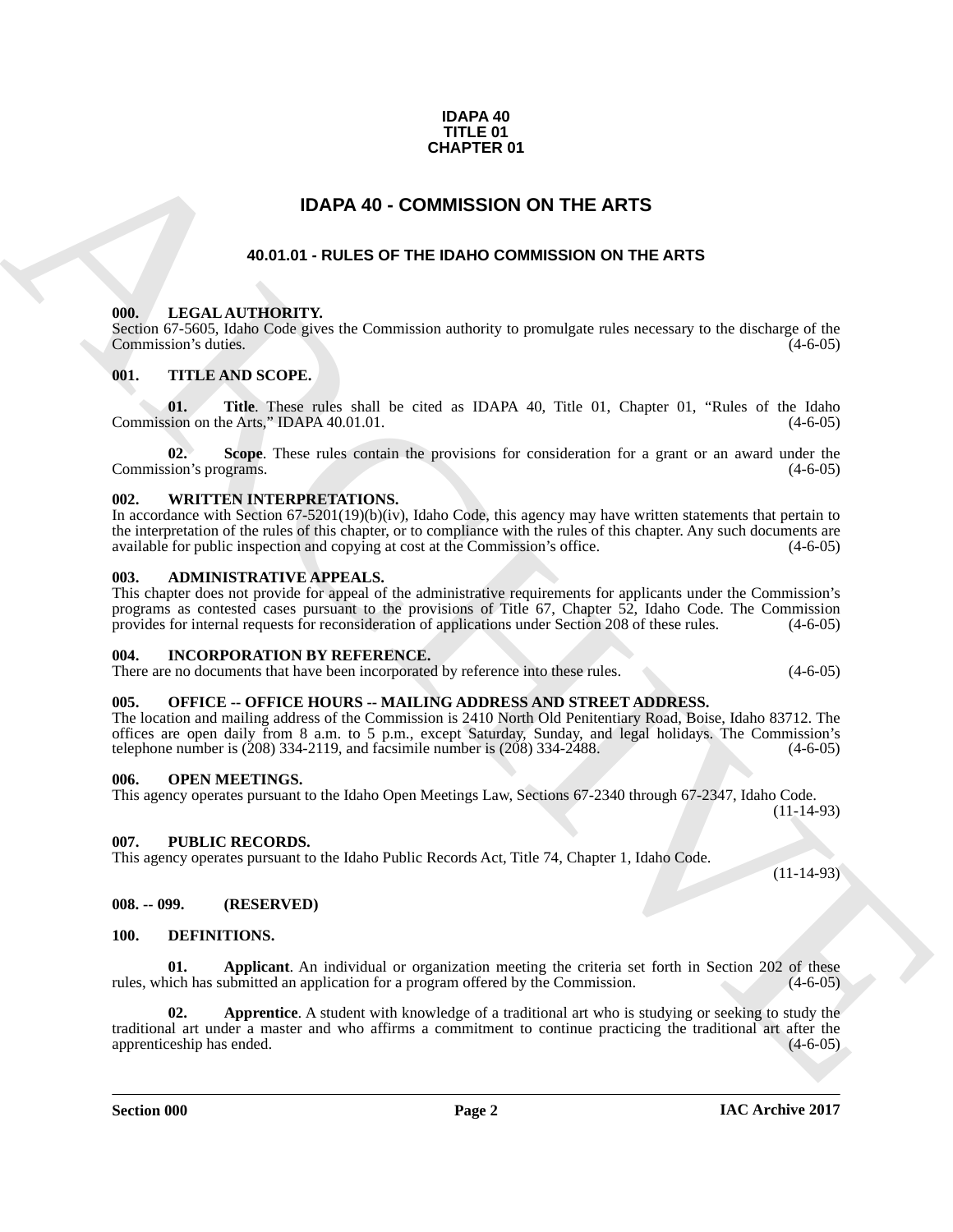<span id="page-2-1"></span>**03. Artist**. An individual who practices the arts as the individual's profession. An individual who practices the arts as a profession and derives a significant portion of the individual's livelihood from performing the arts or engages in frequent or regular exhibitions, performances, publications, or similar public art displays. (4-6-05)

<span id="page-2-0"></span>**04. Art**. The product of an artist's work. Art includes, but is not limited to, live performances, manuscripts and writings, folk and traditional arts, videotapes, audiotapes and compact disks, photographs, prints, paintings, sculptures, ceramics, drawings, and installations. paintings, sculptures, ceramics, drawings, and installations.

<span id="page-2-2"></span>**05. Arts**. The conscious production or arrangement of sounds, colors, forms, or other elements in a manner that affects the senses. The arts shall include, but are not limited to, the disciplines of literature, performing arts, and visual arts.  $(4-6-05)$ 

**06.** Capital Expenditures. Costs or expenses for the acquisition of or the modification or ments to real property or fixtures to real property.  $(4-6-05)$ improvements to real property or fixtures to real property.

<span id="page-2-4"></span><span id="page-2-3"></span>**07. Commission**. The Idaho Commission on the Arts. (4-6-05)

### <span id="page-2-8"></span>**08. Matching Contributions**. (4-6-05)

**a.** In-kind Contributions. Services and real or personal property, or the use thereof, donated by tions or individuals to the applicant. (4-6-05) organizations or individuals to the applicant.

**b.** Cash Contributions. Funds raised by the applicant specifically for the subject of the application.

 $(4-6-05)$ 

<span id="page-2-5"></span>**09**. **Discipline**. A grouping of types of arts. The Commission uses the following discipline categories:  $(4-6-05)$ 

**a.** Literature. Arts disciplines resulting in written art. Literature artists include, but are not limited to, reative nonfiction, and poetry. (4-6-05) fiction, creative nonfiction, and poetry.

**b.** Performing Arts. Arts disciplines resulting in live or recorded performances. Artists engaged in the performing arts include, but are not limited to, dancers, musicians, choreographers, actors, playwrights, set and costume designers, composers, and performers. (4-6-05)

Commission on the Artist Commission and the spin of the Hall Commission on the Artist Commission of the Archivest Commission of the European Commission of the spin of the spin of the spin of the spin of the spin of the sp **c.** Visual Arts. Arts disciplines resulting in works that are viewed by the public. Visual artists include, but are not limited to, painters, crafters, photographers, printmakers, sculptors, video artists, architects, ceramists, metal smiths, paper, glass and fiber artists, mixed media artists, glass artists, designers, book artists, installation artists, artists working in new technologies, outsider or visionary artists, and folk and traditional arts involving craft.  $(4-6-05)$ 

<span id="page-2-6"></span>**10. Fiscal Year**. The period between July 1 of one (1) calendar year and June 30 of the following calendar year. (4-6-05)

<span id="page-2-7"></span>**11. Master**. An individual who has learned traditional art skills informally and has received peer on for achieving the highest level of artistry according to community standards. (4-6-05) recognition for achieving the highest level of artistry according to community standards.

<span id="page-2-9"></span>**12. Program**. The categories for the award or grant of funds or recognition by the Commission described in Sections 300 through 503 of these rules. (5-8-09)

**13. Program Guidelines**. The application and review criteria for a program published by the Commission for each grant or award period. (5-8-09)

<span id="page-2-12"></span><span id="page-2-11"></span><span id="page-2-10"></span>**14. Recipient**. An applicant receiving an award or grant under a Commission program. (4-6-05)

**15. Traditional Art**. The arts practiced by an ethnic or cultural group for multiple generations and based upon the ethnic or cultural group's historical practices. Traditional arts include, but are not limited to, music,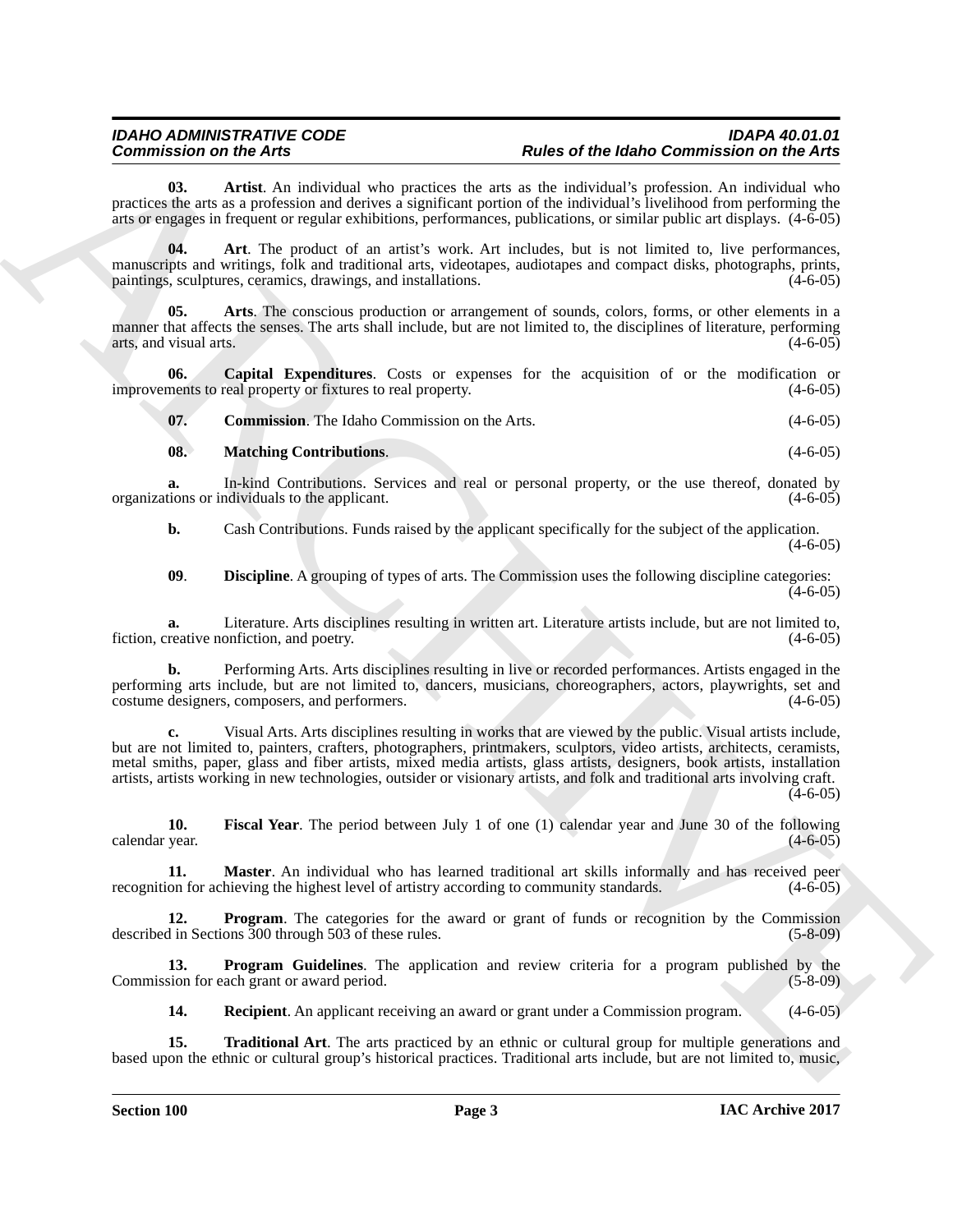### <span id="page-3-0"></span>**101. -- 199. (RESERVED)**

### <span id="page-3-1"></span>**200. GENERAL PROGRAM REQUIREMENTS.**

### <span id="page-3-4"></span><span id="page-3-3"></span><span id="page-3-2"></span>**201. FUNDING LIMITATIONS.**

|                                     | <b>Commission on the Arts</b>                                                                                                                                                                                                                                                                    | Rules of the Idaho Commission on the Arts |                              |  |
|-------------------------------------|--------------------------------------------------------------------------------------------------------------------------------------------------------------------------------------------------------------------------------------------------------------------------------------------------|-------------------------------------------|------------------------------|--|
|                                     | song, storytelling, vernacular architecture, crafts, tools and trades, occupational practices, personal experience<br>stories, jokes, rhymes, games and foodways such as food preparation, preservation and presentation.                                                                        |                                           | $(4-6-05)$                   |  |
| $101. - 199.$                       | (RESERVED)                                                                                                                                                                                                                                                                                       |                                           |                              |  |
| <b>200.</b>                         | <b>GENERAL PROGRAM REQUIREMENTS.</b><br>The provisions of Sections 201 though 208, of these rules, apply to each program offered by the Commission.                                                                                                                                              |                                           | $(4-6-05)$                   |  |
| 201.                                | <b>FUNDING LIMITATIONS.</b><br>The Commission will not provide funding for the activities, costs, or projects set forth in this Section.                                                                                                                                                         |                                           | $(4-6-05)$                   |  |
| 01.                                 | <b>Excluded Applications.</b> The Commission will exclude applications for the following from<br>consideration for a grant or award:                                                                                                                                                             |                                           | $(4-6-05)$                   |  |
| a.                                  | Establishment of or contributions to an endowment;                                                                                                                                                                                                                                               |                                           | $(4-6-05)$                   |  |
| $\mathbf{b}$ .                      | Fund-raising projects that do not raise funds for the arts;                                                                                                                                                                                                                                      |                                           | $(4-6-05)$                   |  |
| c.                                  | Prizes, scholarships, or free tickets;                                                                                                                                                                                                                                                           |                                           | $(4-6-05)$                   |  |
| d.                                  | Projects or programs to generate or attract audiences;                                                                                                                                                                                                                                           |                                           | $(4-6-05)$                   |  |
| e.                                  | The offsetting of personal or organizational debts;                                                                                                                                                                                                                                              |                                           | $(4-6-05)$                   |  |
| f.<br>brochures, or Internet sites; | Activities that are primarily promotional or created for mass distribution including, but not limited<br>to, duplication of compact disks, creation of portfolios, private gallery announcements, self-published books, flyers,                                                                  |                                           | $(5-8-09)$                   |  |
| arts education grant;               | Student exhibitions, anthologies, publications, or performances, unless those activities document an                                                                                                                                                                                             |                                           | $(4-6-05)$                   |  |
| h.<br>fees, or teaching materials;  | Costs associated with any degree or professional certification including, but not limited to, tuition,                                                                                                                                                                                           |                                           | $(5-8-09)$                   |  |
| i.                                  | Projects or activities already completed or documentation of previously completed projects;                                                                                                                                                                                                      |                                           | $(5-8-09)$                   |  |
| j.                                  | Projects that are primarily recreational, therapeutic, vocational, rehabilitative, or religious; (4-6-05)                                                                                                                                                                                        |                                           |                              |  |
| k.                                  | Projects restricted to an organization's membership;                                                                                                                                                                                                                                             |                                           | $(4-6-05)$                   |  |
|                                     | Costs for consecutive attendance at annual activities that are routinely within an arts organization's<br>budget including, but not limited to, conferences of the National Assembly of State Arts Agencies, Americans for the<br>Arts, American Folklore Society, or the Western Arts Alliance; |                                           | $(3-29-10)$                  |  |
| m.                                  | Pageants, festivals, or celebrations unrelated to arts, ethnic, or cultural activities;                                                                                                                                                                                                          |                                           | $(4-6-05)$                   |  |
|                                     | Journalism;                                                                                                                                                                                                                                                                                      |                                           | $(4 - 6 - 05)$               |  |
| n.                                  |                                                                                                                                                                                                                                                                                                  |                                           |                              |  |
| 0.                                  | Historical or academic documentary film that does not demonstrate significant artistic emphasis,<br>consideration, and distinction;                                                                                                                                                              |                                           |                              |  |
| <b>p.</b>                           | Scholarly or academic works;                                                                                                                                                                                                                                                                     |                                           | $(5 - 8 - 09)$<br>$(4-6-05)$ |  |

| m.                                    | Pageants, festivals, or celebrations unrelated to arts, ethnic, or cultural activities;          | $(4-6-05)$ |
|---------------------------------------|--------------------------------------------------------------------------------------------------|------------|
| n.                                    | Journalism;                                                                                      | $(4-6-05)$ |
| 0.<br>consideration, and distinction; | Historical or academic documentary film that does not demonstrate significant artistic emphasis, | $(5-8-09)$ |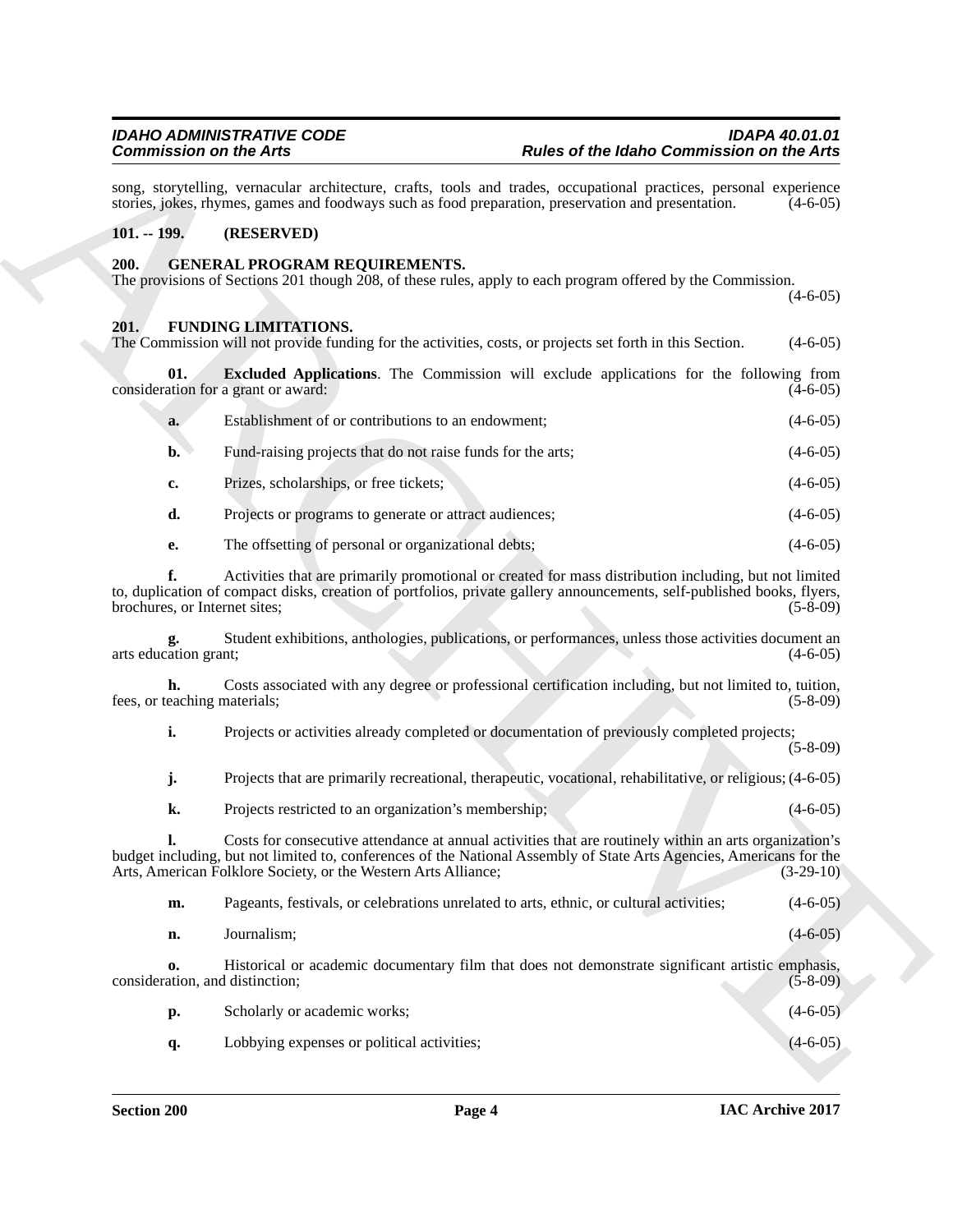| r.            | Hospitability expenses including, but not limited to, food and drink; | $(4-6-05)$ |
|---------------|-----------------------------------------------------------------------|------------|
| $S_{\bullet}$ | Capital expenditures for individuals; or                              | $(4-6-05)$ |
|               | Writing intended for youth.                                           | $(4-6-05)$ |

### <span id="page-4-0"></span>**202. APPLICANTS.**

<span id="page-4-3"></span><span id="page-4-1"></span>**01. Categories of Applicants**. Applicants must fall within one (1) of the following categories:

 $(4-6-05)$ 

**a.** An individual artist or arts administrator meeting the criteria set forth in Subsection 202.02, of this is submitting an application based solely on the applicant's work. rule, who is submitting an application based solely on the applicant's work.

**b.** An organization meeting the criteria set forth in Subsection 202.03 of this rule. (4-6-05)

**Commission on the Arts \*\*\*\*\***<br> **Padre of the fabric Commission on the Arts \*\*\*\***<br>
A the computation control intervalse the numerical state of the state of the state<br>
Copyright experiments for increasing the numerical sta **c.** A collaboration of individual artists where the majority of the artistic effort is that of the primary individual. The application must identify the primary individual as the applicant and the applicant must sign the application, meet the criteria set forth in Subsection 202.02 of this rule, and accept all legal and contractual obligations of the program. The Commission will consider the applicant as submitting the application and receiving the program award for the purposes of the exclusions related to the number of applications and program awards in this section. (4-6-05) this section.  $(4-6-05)$ 

<span id="page-4-4"></span>

| 02. | <b>Requirements for Individuals.</b> If the applicant is an individual, the applicant must: |  |  |  |  | $(4-6-05)$ |
|-----|---------------------------------------------------------------------------------------------|--|--|--|--|------------|
|-----|---------------------------------------------------------------------------------------------|--|--|--|--|------------|

**a.** Be a citizen of the United States or a permanent legal resident or a refugee.  $(4-6-05)$ 

**b.** Be a resident of the state of Idaho for at least twelve (12) months before the date of the application.  $(4-6-05)$ 

**c.** Be over the age of eighteen (18) before the date of the application, unless the applicant is an apprentice. (5-8-09) apprentice. (5-8-09)

<span id="page-4-5"></span>**03. Requirements for Organizations**. If the applicant is an organization, the applicant must: (4-6-05)

**a.** Have been operating in the state of Idaho for at least twelve (12) months before the date of the application.  $(4-6-05)$ application. (4-6-05)

**b.** Be a school, unit of local, county, tribal, or state government, or an organization determined to be tax exempt by the United States Internal Revenue Service whose primary purpose is the production, presentation, or support of the arts.  $(4-6-05)$ 

i. Unincorporated organizations may submit an application through another tax-exempt organization as its designated fiscal agent. Service as a fiscal agent does not exclude an organization from applying for programs<br>on behalf of the organization serving as a fiscal agent. (3-29-10) on behalf of the organization serving as a fiscal agent.

ii. Tax-exempt organizations must have an independent board of directors empowered to formulate policies and be responsible for the governance and administration of the organization, its programs, and its finances.  $(4-6-05)$ 

**c.** Compensate artists and arts administrators at no less than the legal minimum wage or in accordance with a written agreement. (4-6-05)

<span id="page-4-2"></span>**04.** Application and Funding Limits. An applicant shall submit no more than one (1) application per program each fiscal year. Applicants under the QuickFund\$ programs may submit one (1) QuickFund\$ application per application deadline and shall receive funds under no more than one (1) QuickFund\$ grant each fiscal year.

 $(4-6-05)$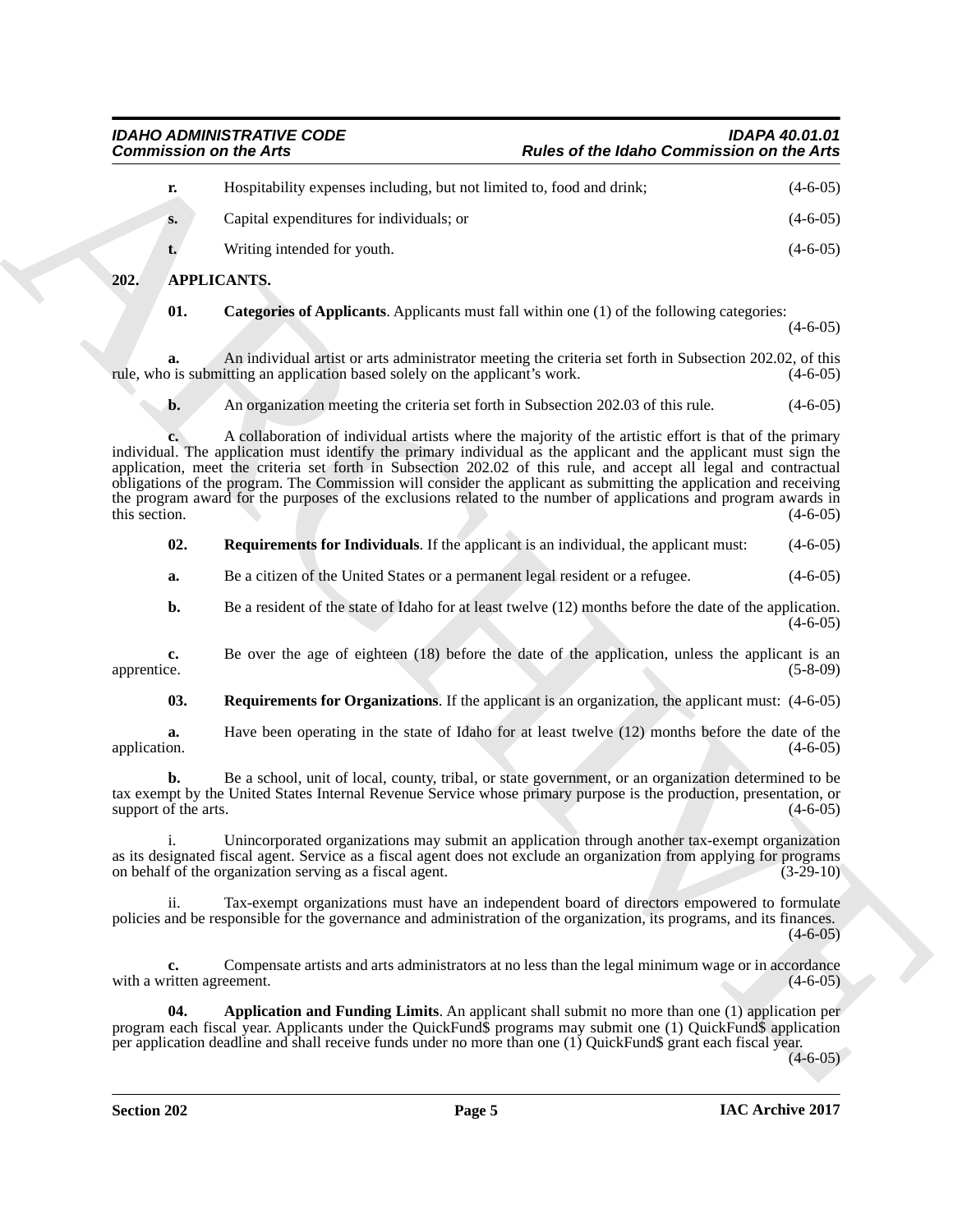### <span id="page-5-2"></span><span id="page-5-0"></span>**203. APPLICATIONS.**

<span id="page-5-3"></span>**01. Application Forms**. Applications shall include a completed application form in the format provided by the Commission for the applicable program, produced on eight and one-half inch by eleven inch (8½" x 11") paper and typed, reproduced on a computer, or neatly handwritten. The font or typeface must be at least twelve (12) point. Application forms may include questions requiring narrative answers and a proposed budget. Application forms shall not exceed the page limit for the program specified on the application form. The Commission may decline to consider pages in excess of the page limit. (4-6-05)

<span id="page-5-9"></span>**02. Submission**. Applications shall be hand delivered to the Commission or sent to the Commission by the United States mail or other courier or delivery service. The Commission will not accept applications or supporting materials submitted by facsimile transmission or electronically. The Commission will accept applications for a program for a period beginning one (1) month prior to the next application deadline for the program and concluding on the application deadline. (4-6-05)

<span id="page-5-6"></span>**03. Ownership and Return of Applications**. Upon submission, applications shall become the property of the Commission. The return of work samples shall be at the risk and expense of the applicant. The Commission may require pre-payment of packing and shipping costs for the return of work samples. (5-8-09)

**04**. **Work Samples and Supporting Materials**. Each application shall include the work samples and supporting materials specified in these rules for the applicable program.

- <span id="page-5-10"></span>**a.** Work samples shall be of work that is no more than five (5) years old. (5-8-09)
- **b.** Applicants shall not send original work samples or master copies of work samples. (4-6-05)
- <span id="page-5-8"></span>**c.** Requirements for work samples are defined in the program guidelines. (5-8-09)

**05. Resumes**. Resumes shall be no longer than two (2) pages and describe the applicant's professional development as an artist or arts administrator. Resumes must be produced on eight and one-half inch by eleven inch  $(8\frac{1}{2}$ " X 11") paper and typed, reproduced on a computer, or neatly handwritten. The font or typeface must be at least twelve (12) point. Resumes may contain academic training, publications, honors and awards, locations of exhibitions or performances, or a short personal biography concerning training in a traditional art. (4-6-05)

<span id="page-5-4"></span>**06. Artist Statements**. Artist statements shall be no longer than one (1) page and must be produced on eight and one-half inch by eleven inch (8½" x 11") paper and typed, reproduced on a computer, or neatly handwritten. The font or typeface must be at least twelve (12) point. An artist statement should discuss the purpose of the work and provide the reader with a personal perspective of the artist concerning the work. (4-6-05)

<span id="page-5-7"></span><span id="page-5-5"></span>**07. Publication, Performance, and Production Information**. Publication, performance, or production information shall be restricted to the applicant's resume. (4-6-05)

**Commission on the Arts<br>
2013.** Application Remain Architectics dual inside a completed inside the final commission on the Arts<br>
2013. Application Final Architectics dual inside a complete station line in the Commission<br> **08. Matching Contributions**. At the request of the Commission, the applicant shall provide documentation of matching contributions for Commission review. Contributions of services must be uncompensated and, if the applicant is an organization, shall not include the services of the applicant's board members. In-kind contributions must be valued at the reasonable rate for the services or property provided to the applicant in the applicant's community. If cash contributions are raised through fund-raising activities or donations from individuals, private foundations, or private companies, the applicant must identify the source of the cash contribution and maintain documentation substantiating the source of the cash contribution. (4-6-05)  $m$  maintain documentation substantiating the source of the cash contribution.

### <span id="page-5-11"></span><span id="page-5-1"></span>**204. DISQUALIFICATION.**

The Commission may disqualify an applicant for any one (1) of the following:  $(4-6-05)$ 

- <span id="page-5-13"></span>**01.** Non-Compliance with Rules. Failure to satisfy the requirements of these rules. (4-6-05)
- <span id="page-5-12"></span>**02.** Application Information, Samples, and Supporting Materials. Failure to provide information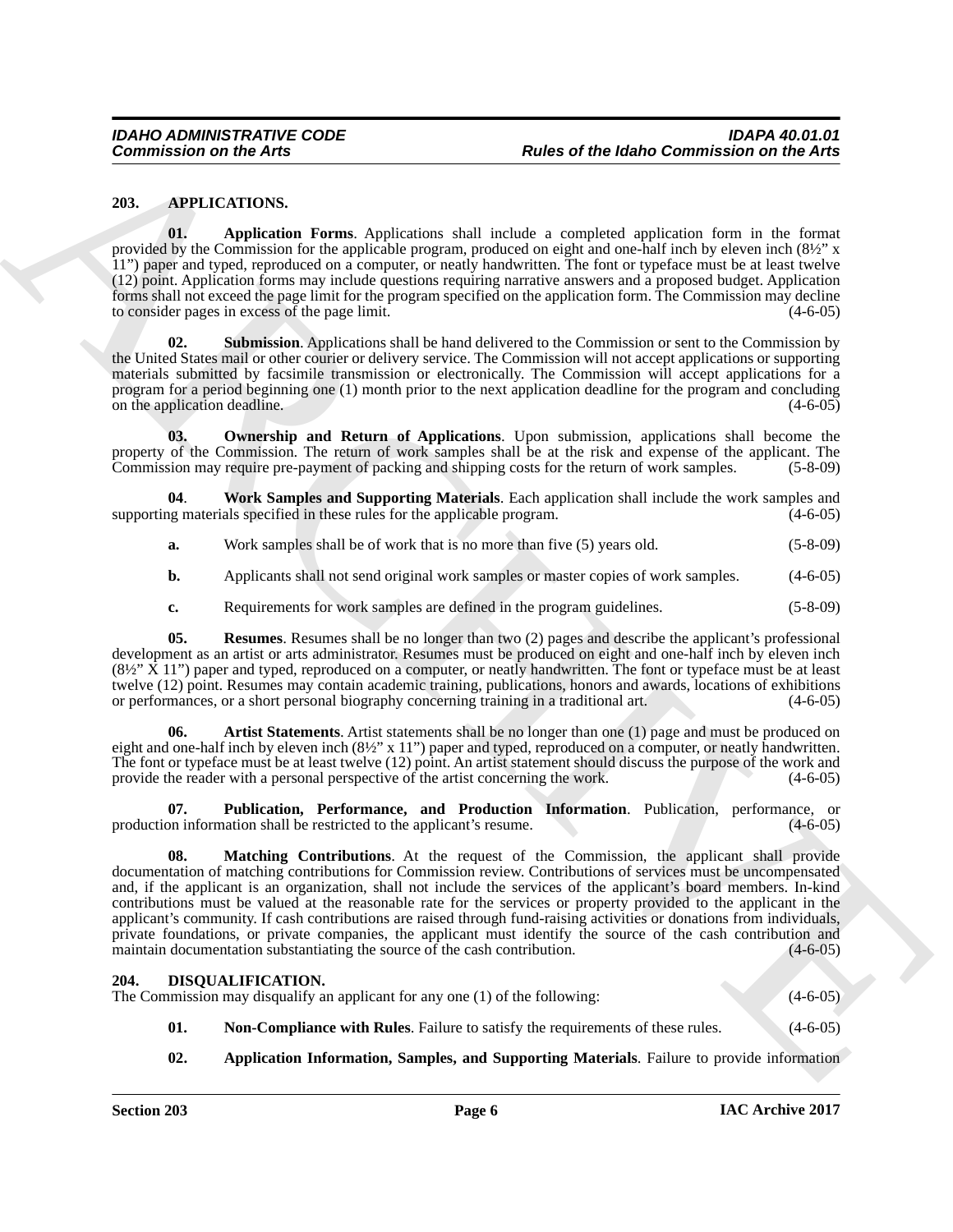requested on the application form, to submit work samples or other supporting materials required by these rules, or to sign the application. (4-6-05) sign the application.

<span id="page-6-7"></span>**03. Prior Non-Compliance**. Failure to comply with the terms and conditions of a prior grant to the applicant by the Commission.  $(4-6-05)$ 

### <span id="page-6-8"></span><span id="page-6-0"></span>**205. PROGRAM GRANTS AND AWARD AMOUNTS.**

Program grants and awards are subject to funds availability and may be awarded in any amount at the discretion of the Commission. The Commission may decline to accept applications or to issue an award or grant for any program due to a lack of funding. At the discretion of the Commission, a recipient may receive travel expense reimbursement.  $(4-6-05)$ 

### <span id="page-6-1"></span>**206. FINAL REPORTS.**

Recipients must submit a final report to the Commission no later than thirty (30) days following completion of the project or the last day of the final fiscal year of the grant term. (5-8-09)

### <span id="page-6-2"></span>**207. DELEGATION.**

The Commission may delegate its roles, responsibilities, or duties under these rules to Commission staff, artists, or community volunteers including, but not limited to, the review of program applications. (4-6-05)

### <span id="page-6-3"></span>**208. RECONSIDERATION OF APPLICATIONS.**

Commission on the Arts <sup>2</sup> and the shell well aggregate and the based commission on the Arts and the state of the state commission on the Arts<br>
20. application of the Sun Complete College of the state commission register Applicants may request reconsideration of an application within thirty (30) days of a program grant or award notification issued by the Commission. Requests for reconsideration must be in writing and filed with the executive director of the Commission at the Commission's offices. The Commission considers requests for reconsideration where the applicant demonstrates a misinterpretation or misunderstanding of the application, work samples, or supporting materials. The Commission will not consider a request for reconsideration based upon incomplete or incorrect applications, work samples, or supporting materials. (4-6-05) incorrect applications, work samples, or supporting materials.

### <span id="page-6-4"></span>**209. -- 299. (RESERVED)**

### <span id="page-6-9"></span><span id="page-6-5"></span>**300. PROGRAMS SUPPORTING INDIVIDUALS.**

The Commission administers the programs for individuals or collaborations of individuals set forth in Sections 301 through 304 of these rules.

### <span id="page-6-10"></span><span id="page-6-6"></span>**301. QUICKFUND\$.**

QuickFund\$ provides grants to support new or exemplary arts projects, activities, or professional development for individuals working in all disciplines and for the professional growth of arts administrators. QuickFund\$ grants are available to individuals for professional development and QuickProjects. (4-6-05)

<span id="page-6-11"></span>**01. QuickFund\$ -- Professional Development**. QuickFund\$ for professional development provides reimbursement to artists for gatherings where they will teach or learn from their peers and to arts administrators for attending a conference, seminar, workshop, or other form of career advancement training. The Commission will not accept QuickFund\$ for professional development applications: (4-6-05)

**a.** For the same event or opportunity from more than one (1) member or staff of a single organization det over fifty thousand dollars (\$50.000). (4-6-05) with a budget over fifty thousand dollars  $(\$50,000)$ .

For the same event or opportunity from more than two (2) members or staff of a single organization with a budget under fifty thousand dollars  $(850,000)$ . (4-6-05)

**c.** For attendance at the same event or opportunity that was the subject of award to the applicant in the prior fiscal year. (5-8-09)

<span id="page-6-12"></span>**d.** From an applicant who has received a QuickFund\$ grant in the same fiscal year. (4-6-05)

**02.** QuickFund\$ -- QuickProjects. QuickProjects provides support for activities that allow an to develop significant and specific projects or new works that will be shared with the public. (4-6-05) applicant to develop significant and specific projects or new works that will be shared with the public.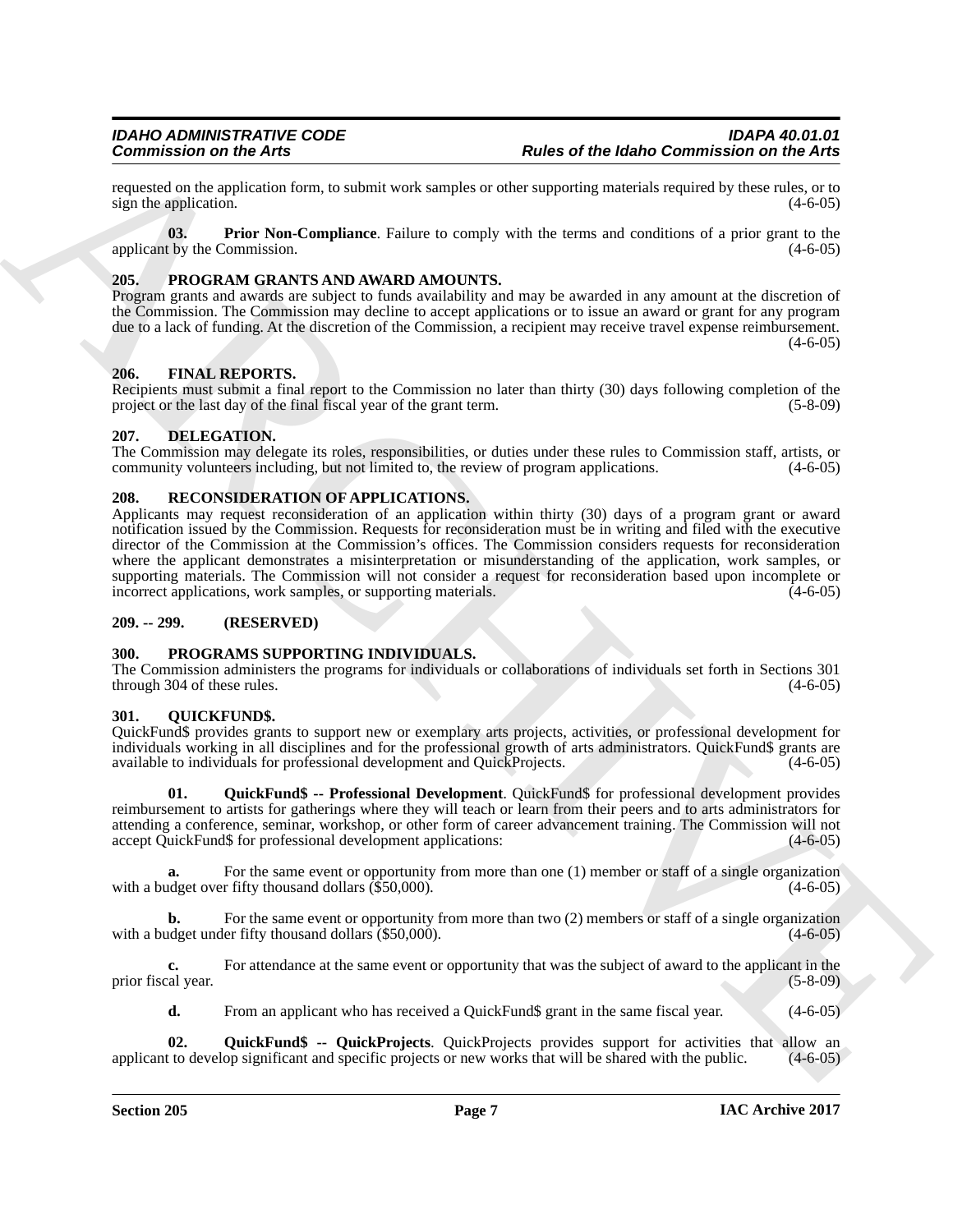Commission on the Arts<br>
Online of the Idahe Commission on the Arts<br>
(b), (b)-d), then the Arts<br>
(c) (b)-d), the Archivest of the Islands Celerin Coloring and policinal activity and policinal activity and policinal activit **03. QuickFund\$ -- Evaluation Criteria**. QuickFund\$ grant applications for individuals are evaluated on criteria published in the program guidelines. The review criteria may include, but are not limited to, the artistic quality of the applicant, the feasibility of the project or activity, and the opportunity for artistic growth from the activity or project. The Commission may give preference to applicants who have not previously received funds through a Commission program. (5-8-09)

<span id="page-7-12"></span><span id="page-7-11"></span>**04. QuickFund\$ -- Matching Contributions**. Applicants for a QuickProjects grants must provide cash contributions equaling one-third (1/3) of the requested funds. Applicants for professional development must provide cash contributions equaling the requested funds. (4-6-05) (4-6-05)

<span id="page-7-10"></span>**05. QuickFund\$ -- Application Requirements**. Applicants for QuickFund\$ for individuals shall submit an application form, a resume, an artist statement, and work samples appropriate to the applicant. Artist statements are not required for writers or arts administrators. (4-6-05)

<span id="page-7-9"></span>**06. QuickFund\$ -- Application Deadlines**. QuickFund\$ applications must be postmarked or hand if to the Commission on or before the second Monday of March, June, September, or December. (3-29-10) delivered to the Commission on or before the second Monday of March, June, September, or December.

### <span id="page-7-2"></span><span id="page-7-0"></span>**302. FELLOWSHIPS.**

Fellowships recognize the outstanding work and artistic excellence of Idaho artists. Fellowships are intended to reward dedication to a discipline, promote public awareness, and to advance an artist's career. (4-6-05) reward dedication to a discipline, promote public awareness, and to advance an artist's career.

<span id="page-7-7"></span>**01. Fellowships -- Evaluation Criteria**. Fellowship applications are evaluated on criteria published in the program guidelines. The review criteria may include, but are not limited to, the applicant's artistic excellence, and the professional history of the applicant. (5-8-09) (5-8-09)

<span id="page-7-8"></span>**02. Fellowships -- Limitations on Award**. The Commission will not accept applications from recipients receiving a fellowship in the prior fiscal year. The Commission will not award more than three (3) fellowships to an artist. The Commission will not award a literature fellowship to applicants who have previously received a Writer in Residence award from the Commission. (4-6-05)

**03. Fellowships -- Coordination With Writer in Residence Program**. Applicants may apply for both the Writer in Residence program and the Fellowship program on one (1) application. If selected for award under both programs, the applicant shall accept only one (1) program award. (4-6-05) programs, the applicant shall accept only one  $(1)$  program award.

**04. Fellowships -- Discipline Rotation**. Fellowship awards are awarded to artists based upon discipline in a three (3) year rotation. Beginning with fiscal year 2005, the rotation cycle is as follows: (4-6-05)

<span id="page-7-6"></span><span id="page-7-5"></span><span id="page-7-4"></span>

| a.            | Year one $(1)$ -- literature;                        | $(4-6-05)$ |
|---------------|------------------------------------------------------|------------|
| b.            | Year two $(2)$ -- craft, design and visual arts; and | $(5-8-09)$ |
| $c_{\bullet}$ | Year three $(3)$ -- media and performing arts.       | $(5-8-09)$ |

**05. Fellowships -- Application Requirements**. The Commission reviews applications for fellowships anonymously. Notwithstanding the requirements for work samples and supporting materials in these rules, applicants shall follow the directions contained in the application form for preserving the applicant's anonymity. Applicants for fellowships shall submit an application form, a resume, an artist statement, and work samples appropriate to the applicant. (4-6-05)

<span id="page-7-3"></span>**06. Fellowships -- Application Deadline**. Fellowship applications must be postmarked or hand delivered to the Commission on or before the last business day of January. (4-6-05)

### <span id="page-7-13"></span><span id="page-7-1"></span>**303. WRITER IN RESIDENCE.**

The Writer in Residence appointment is the highest recognition of achievements in literature and the largest financial award accorded an Idaho writer by the state of Idaho.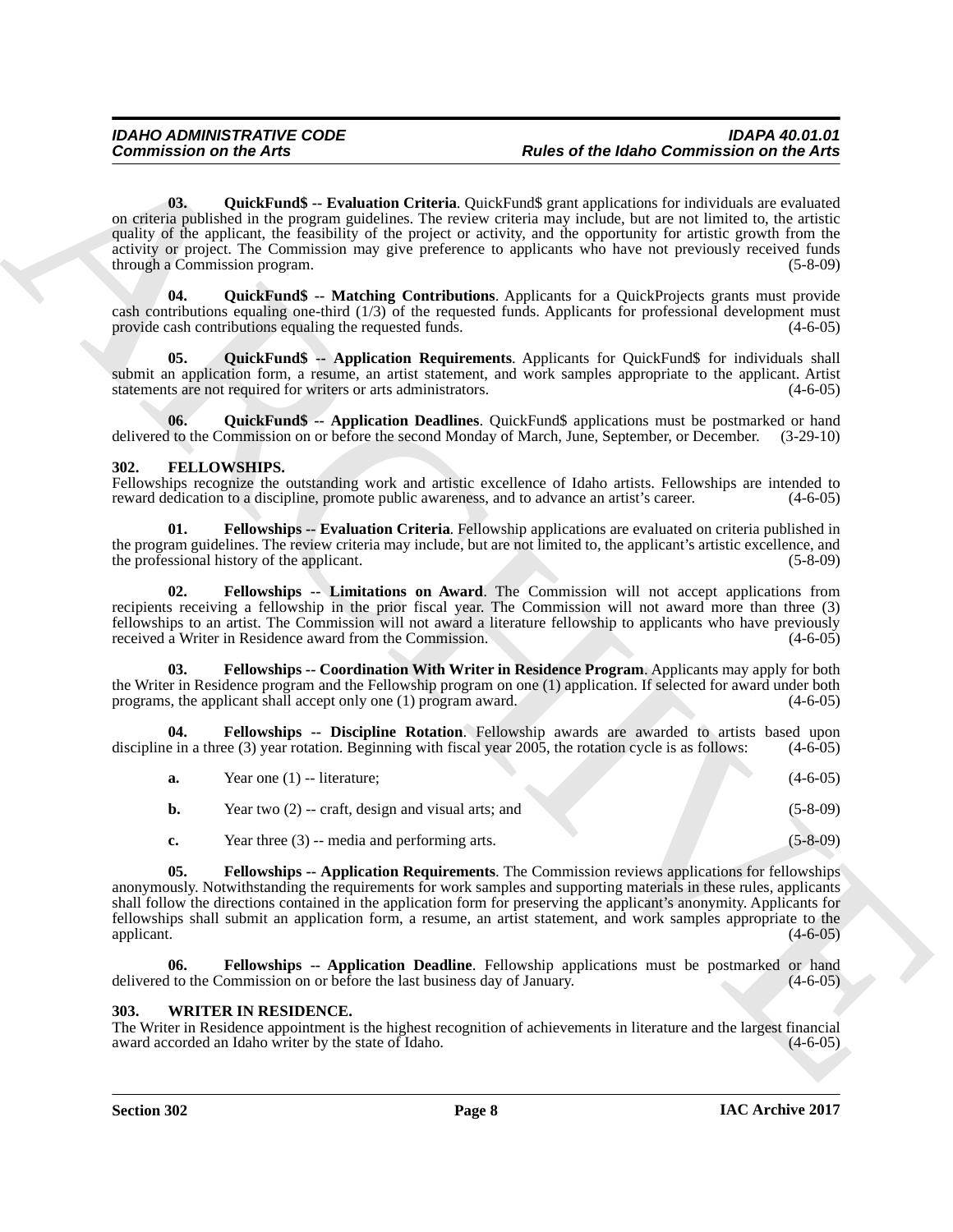Commission on Advise to the spin-of the field Commission on Eq. (a) and the control of the figure of the figure of the figure of the figure of the spin-of the spin-of the spin-of the spin-of the spin-of the spin-of the sp **01. Writer in Residence -- Recipient Obligations**. Recipients of a Writer in Residence appointment shall give twelve (12) public readings throughout the state of Idaho during the appointment term. Eight (8) public readings shall be in communities with populations of no more than fifty thousand (50,000) residents. The public readings shall be conducted at regular intervals, approved by the Commission, during the term of the appointment. In its discretion, the Commission may require the recipient to give up to three (3) additional readings at special public events. (5-8-09)

<span id="page-8-10"></span><span id="page-8-9"></span>**02. Writer in Residence -- Limitations on Award**. The Commission will not recommend applicants with two (2) prior Writer in Residence appointments for subsequent appointment to Writer in Residence. The Commission will not award a Literature Fellowship to applicants who have previously received a Writer in Residence appointment. (4-6-05)

<span id="page-8-8"></span>**03. Writer in Residence -- Evaluation Criteria**. Writer in Residence applications are evaluated on criteria published in the program guidelines. The review criteria may include, but are not limited to, the literary excellence of the applicant, the applicant's past work and contributions to literature and an oral reading by the applicant. (5-8-09) applicant. (5-8-09)

<span id="page-8-7"></span>**04. Writer in Residence -- Coordination with Fellowships**. Applicants may apply for both the Writer in Residence program and the Fellowship program on one (1) application. If selected for award under both programs, the applicant shall accept only one (1) program award. (4-6-05)

<span id="page-8-6"></span>**05. Writer in Residence -- Award and Term**. The Commission submits recommended appointments under the Writer in Residence program to the Governor. Appointments to Writer in Residence are made in the sole discretion of the Governor. The term of a Writer in Residence appointment is three (3) years beginning with the date of appointment specified in the announcement of award by the Commission. (4-6-05)

<span id="page-8-5"></span>**06. Writer in Residence -- Application Requirements**. The Commission reviews applications for the Writer in Residence program anonymously. Notwithstanding the requirements for work samples and supporting materials in these rules, applicants shall follow the directions contained in the application form for preserving the applicant's anonymity. Applicants for the Writer in Residence program shall submit an application form, a resume, manuscripts, and an audiotape or compact disk of the applicant's oral reading. (4-6-05) manuscripts, and an audiotape or compact disk of the applicant's oral reading.

**07. Writer in Residence -- Application Deadline**. Writer in Residence applications must be postmarked or hand delivered to the Commission on or before the last business day of January. (4-6-05)

### <span id="page-8-1"></span><span id="page-8-0"></span>**304. TRADITIONAL ARTS APPRENTICESHIPS.**

The Traditional Arts Apprenticeships program supports a learning partnership between a master and an apprentice.  $(4-6-05)$ 

### <span id="page-8-4"></span><span id="page-8-3"></span>**01. Traditional Arts Apprenticeships - Funding Limitations and Requirements**. (4-6-05)

**a.** The traditional art practiced by the master must represent a shared cultural tradition of the apprentice. (4-6-05)

**b.** Applicants younger than eighteen (18) years of age are allowed to apply as apprentices when their raditions are typically passed down to persons under eighteen (18). (5-8-09) artistic traditions are typically passed down to persons under eighteen (18).

**c.** A master may train more than one (1) apprentice where the traditional art is traditionally practiced by a group or taught or passed down in a group. (4-6-05)

**d.** A master may reside outside of Idaho if the ethnic or cultural group represented by the traditional art extends beyond Idaho. (4-6-05)

<span id="page-8-2"></span>**02. Traditional Arts Apprenticeships -- Evaluation Criteria**. Traditional arts apprenticeships applications are evaluated on criteria published in the program guidelines. The review criteria may include, but are not limited to, the community recognition accorded to the master, the benefit to the applicant and the public from the apprenticeship, and the feasibility of the applicant's proposal.The Commission may give preference to traditional art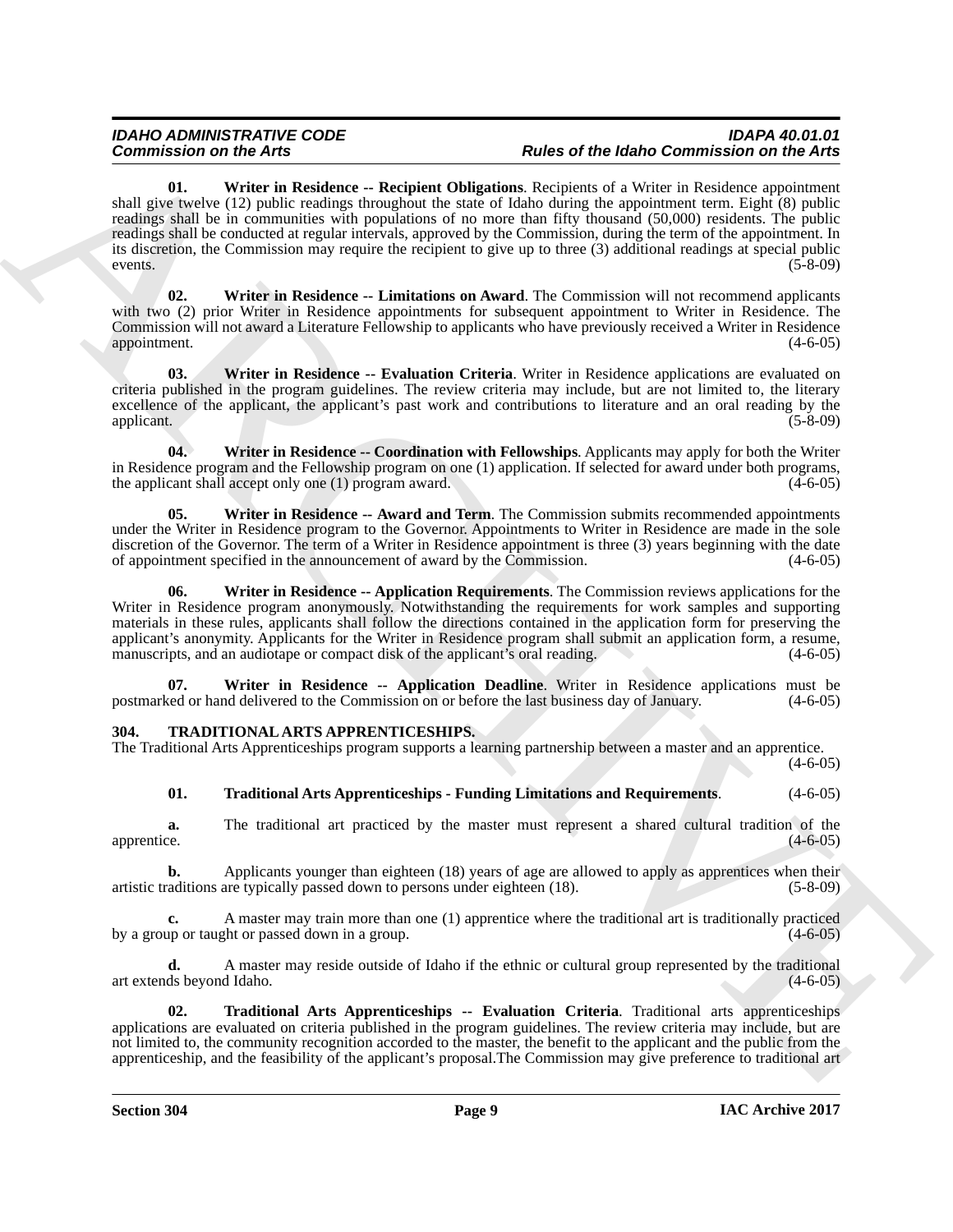forms with few practicing artists. (5-8-09)

<span id="page-9-9"></span><span id="page-9-8"></span>

**03. Traditional Arts Apprenticeships -- Length of Apprenticeships**. The length of an apprenticeship under the traditional arts apprenticeships program shall not exceed ten (10) months. The Commission, in its sole discretion, may grant an extension of the length of an apprenticeship upon receipt of a written request submitted prior to the expiration of the length of the originally awarded apprenticeship. (4-6-05)

**Traditional Arts Apprenticeships -- Work Plan**. The master and the applicant shall cooperatively develop a work plan for the apprenticeship. The work plan shall include the meeting schedule, meeting locations, and the materials needed for the apprenticeship. The work plan should consider the availability of seasonal materials and the preparation of materials prior to use. (4-6-05) the preparation of materials prior to use.

<span id="page-9-7"></span><span id="page-9-6"></span>**05. Traditional Arts Apprenticeships -- Instructional Fees**. Traditional arts apprenticeships awards shall include payment of an hourly instructional fee at a rate determined by the Commission to the master for the number of instructional hours approved by the Commission. (4-6-05) (4-6-05)

Commission can die Arts<br>
kenn <sup>2</sup>nd as <sup>2</sup>nd as *R* and<br>
kenn <sup>21</sup>nd as <sup>2</sup>nd as *A*ngere Boston Commission in the Architecture Commission in the Architecture Commission and the Architecture Commission and the Commission **06. Traditional Arts Apprenticeships -- Application Requirements**. Applications for traditional arts apprenticeships award shall submit: an application form; a work plan; two (2) to three (3) letters of support from community members that describe the applicant's artistic contributions to the community and how the applicant's traditional art relates to the master's and the applicant's shared artistic heritage; and work samples appropriate to the applicant and the master. Applicants are also encouraged to submit the master's resume. (5-8-09) applicant and the master. Applicants are also encouraged to submit the master's resume.

**07. Traditional Arts Apprenticeships -- Application Deadlines**. Traditional arts apprenticeships applications must be postmarked or hand delivered to the Commission on or before the last business day of January.  $(3-29-10)$ 

<span id="page-9-0"></span>**305. -- 399. (RESERVED)**

### <span id="page-9-2"></span><span id="page-9-1"></span>**400. PROGRAMS SUPPORTING ORGANIZATIONS.**

The Commission administers the programs for organizations set forth in Sections 401 though 405 of these rules.

<span id="page-9-5"></span> $(4-6-05)$ 

<span id="page-9-4"></span>**01. Organizations -- Significant Changes**. Applicants that experience significant changes in the applicant's staff, programming, or finances following submission of an application and prior to a program award must notify the Commission of the changes in writing. (4-6-05) notify the Commission of the changes in writing.

**Organizations -- General Evaluation Criteria**. The Commission reviews application materials for support of public programs in the arts provided by organizations using the following general criteria. These general criteria are encompassed within the point totals and specific evaluation criteria of each program. Applicants should include substantiation for each of the criteria in the application. (5-8-09) should include substantiation for each of the criteria in the application.

<span id="page-9-3"></span>**a.** Community support through fund-raising or other community financial support.  $(4-6-05)$ 

**b.** Accuracy of the budget submitted with the application materials. (5-8-09)

**c.** Involvement of Idaho artists and arts organizations. Use of out-of-state resources is permitted if the applicant demonstrates that the resources are not available with Idaho or if their use supplements the resources available locally. (4-6-05)

**d.** The applicant's commitment to make the arts accessible to all members of the public. Accessibility includes the ability of persons with special needs, ethnic groups, occupational groups, senior citizens, and young audiences to access the arts. Accessibility also includes consideration of the location and ease of use of facilities, content of the activities, and the planning process. Applicants must include documentation showing that the applicant invited pertinent cultural and community groups to participate in the applicant's planning process. (4-6-05)

**e.** The applicant's commitment to fairly compensating artists. (4-6-05)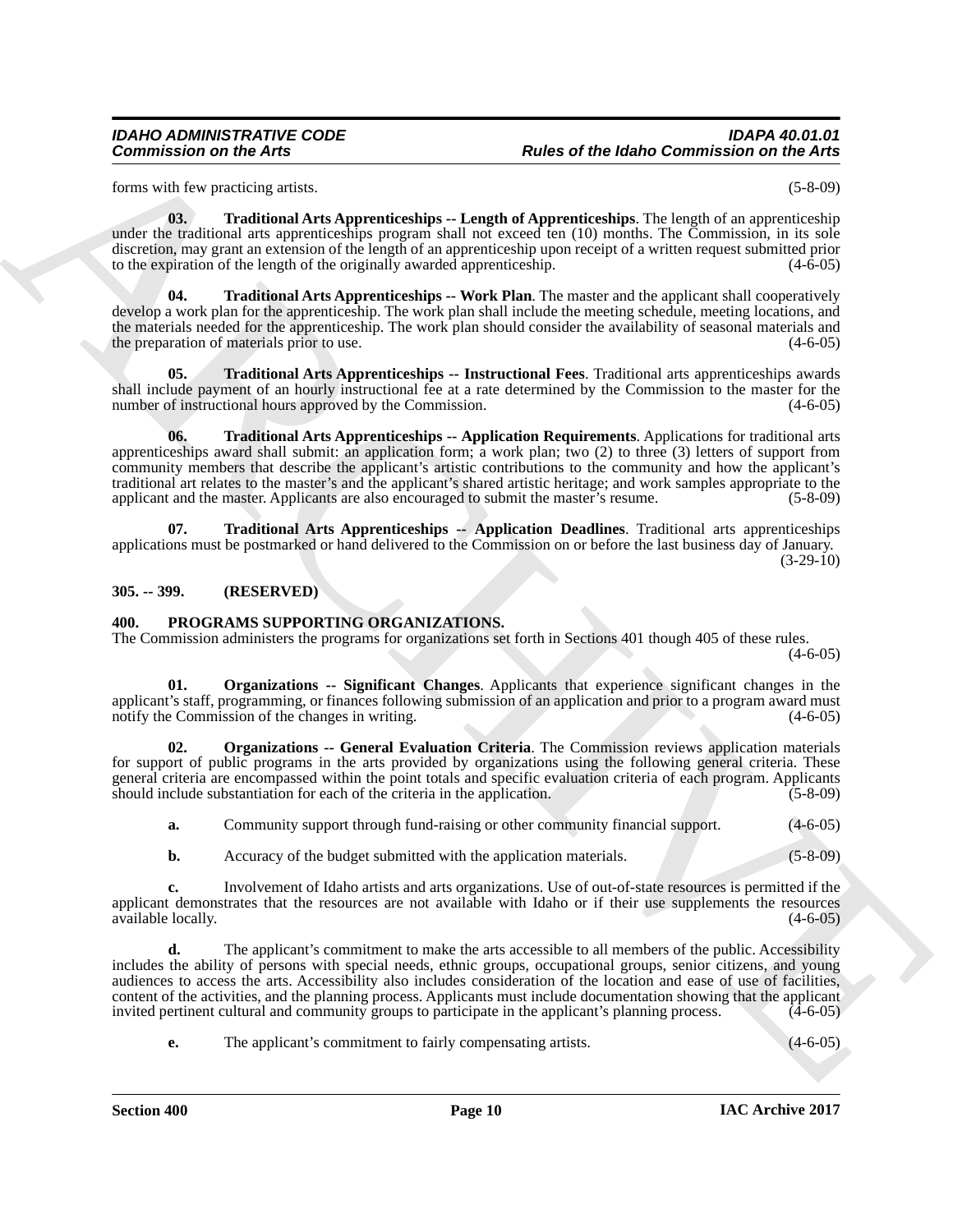**f.** The applicant's use of admission fees, where applicable, to provide financial support for the subject plication. The Commission encourages the use of admission fees. (4-6-05) of the application. The Commission encourages the use of admission fees.

**03. Acquisition or Commission of Works**. Applicants seeking funding for the acquisition of works of art or the commission of new works of art must meet the following criteria. The applicant must: (4-6-05)

- <span id="page-10-7"></span>**a.** Maintain a permanent exhibition facility that is open to the public. (4-6-05)
	- **b.** Demonstrate excellent management and security practices. (4-6-05)

<span id="page-10-8"></span>**c.** Maintain an ongoing exhibition program or a permanent collection. (4-6-05)

**Commission on the Arts 19.**<br> **Commission on the systems** was calculated to  $\sim$  by and of the fight Commission on the Arts<br>
of the systems was calculated to the systems was mainly facilitated in the systems of the system **04. College and University Applicants**. The Commission will accept applications from college and university applicants if the applicant presents and markets its arts activities to the general public and the subject of the application is supplementary to the applicant's regular curriculum. College and university applicants are not eligible for Public Programs in the Arts grants or for Cultural Facilities grants. College and university applicants must provide matching contributions from non-public funds. The Commission will not classify organizations affiliated with a college or university, operating as a separate tax-exempt organization and applying as the separate tax-exempt organization, as a college or university applicant. (5-8-09)

### <span id="page-10-9"></span><span id="page-10-0"></span>**401. QUICKFUND\$ FOR ORGANIZATIONS.**

QuickFund\$ grants provide timely assistance to arts organizations for professional advice or training, arts projects, and arts programs.

<span id="page-10-10"></span>**01. QuickFund\$ -- QuickProjects**. QuickProjects provides funds for arts projects and programs of organizations that do not receive support through the Public Programs in the Arts or Entry Track Grant program.

(3-29-10)

<span id="page-10-11"></span>**02. QuickFund\$ -- Training and Advice**. Training and advice awards provide funds for management consultancies and artistic consultancies. Management consultancies address aspects of the organization's operations such as fund-raising, technology, marketing, public relations, organizational development, audience development, long-range planning, program development, accessibility planning, and board or financial management. Artistic consultancies address aspects of the organization's arts projects such as voice instruction, lighting design, exhibition design, or conservation studies. (4-6-05)

<span id="page-10-5"></span>03. QuickFund\$ -- Evaluation Criteria. QuickFund\$ grant applications from organizations are evaluated on criteria published in the program guidelines. The review criteria may include, but are not limited to, the artistic quality of the applicant, the applicant's management capacity, and the access and involvement of the community in the project or activity. The Commission may include the general criteria set forth in Subsection 400.03 of these rules within the criteria published in the program guidelines. The Commission may give preference to applicants whose annual operating budget is less than fifty thousand dollars (\$50,000) and to applicants who have not previously received funds from a Commission program. (5-8-09)

<span id="page-10-6"></span>**04. QuickFund\$ -- Matching Contributions**. The applicant must provide matching contributions equaling the requested funds.

<span id="page-10-3"></span>**05. QuickFund\$ -- Application Requirements**. Applicants for QuickFund\$ for organizations shall submit an application form; the resumes of key consultants, artists, or personnel; a list of the current board of directors of the organization with affiliation and contact information; an Internal Revenue Service tax determination letter, if applicable; and work samples reflecting prior projects or as applicable to the project or activity that is the subject of the application. Applicants should also submit no more than five (5) documents supporting the application such as brochures, letters from community partners, or work samples of participating artists. (4-6-05)

<span id="page-10-2"></span>**06. QuickFund\$ -- Application Deadlines**. QuickFund\$ applications must be postmarked or hand delivered to the Commission on or before the second Monday of March, June, September, or December. (5-8-09)

### <span id="page-10-4"></span><span id="page-10-1"></span>**402. CULTURAL FACILITIES AND PUBLIC ART GRANTS.**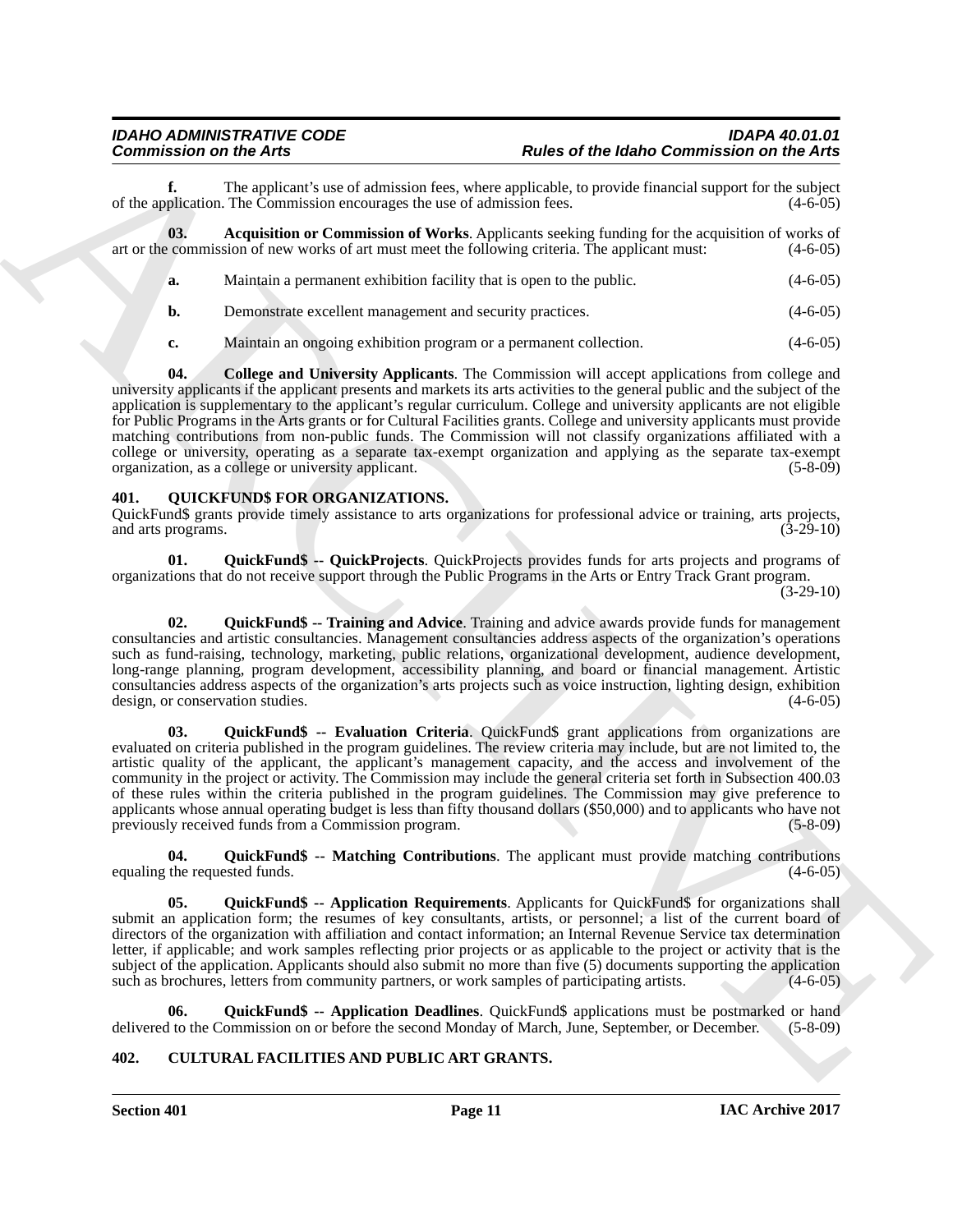Cultural Facilities and Public Art Grants encourage local, public, and private support for feasibility studies, renovation or construction of performance, exhibition or artist spaces, purchases of equipment and fixtures for such spaces, and public arts projects. Cultural Facilities and Public Art Grants are awarded for single-phase projects that can be completed in one (1) year and multi-phase projects where all of the individual phases of the project can be completed over a period that does not exceed five (5) years. The award of funding by the Commission does not guarantee funding for more than one (1) phase of a multi-phase project. (5-8-09)

### **01. Cultural Facilities and Public Art Grants -- Funding Limitations and Requirements**. (5-8-09)

Applicants who have received Cultural Facilities and Public Art Grants for five (5) consecutive eligible for Cultural Facilities and Public Art Grants for one (1) fiscal year. (5-8-09) fiscal years are ineligible for Cultural Facilities and Public Art Grants for one (1) fiscal year.

**b.** College and university applicants are ineligible for Cultural Facilities and Public Art Grants.

<span id="page-11-3"></span><span id="page-11-2"></span><span id="page-11-1"></span>(5-8-09)

**c.** The Commission will not award a Cultural Facilities and Public Art Grant for the purchase or none-motorized vehicles. (5-8-09) maintenance of motorized or non-motorized vehicles.

**d.** Construction and renovation using a Cultural Facilities and Public Art Grant must comply with all federal, state, and local laws including laws governing the access of persons with disabilities, facilities on the National Register of Historic Places, and building, zoning, and other codes.

**e.** The Commission will not fund construction and renovation using a Cultural Facilities and Public Art Grant unless the primary purpose of the construction or renovation is for the presentation of the arts to the public. (5-8-09)

**02. Cultural Facilities and Public Art Grants -- Feasibility Studies**. Applicants for renovation or construction of facilities must submit a feasibility study. The extent of the feasibility study must match the significance of the project. The feasibility study must contain an analysis of the vision and planning for the project. (5-8-09)

**03. Cultural Facilities and Public Art Grants -- Evaluation Criteria**. Cultural Facilities and Public Art Grant applications from organizations are evaluated on criteria published in the program guidelines. The review criteria may include, but are not limited to, the planning for the project and the applicant's management capacity. The Commission may include the general criteria set forth in Subsection 400.03 of these rules within the criteria published in the program guidelines. (5-8-09)

**04. Cultural Facilities and Public Art Grants -- Matching Contributions**. The applicant must provide cash contributions equaling the requested funds. (5-8-09)

### <span id="page-11-4"></span><span id="page-11-0"></span>**05. Cultural Facilities and Public Art Grants -- Application Requirements**. (5-8-09)

Commission on the Art Street Commission and politics and Define Ontertuing Research in the Art Street Commission on the Art Street Commission of the Art Street Commission of the Art Street Commission of the Art Street Com **a.** Single-phase Projects. Applicants for single-phase Cultural Facilities and Public Art Grants shall submit an application form; the resumes of key consultants, artists, or personnel; a list of the current board of directors of the organization with affiliation and contact information; an Internal Revenue Service tax determination letter, if applicable; three (3) current competitive bids for the project; a feasibility study, if applicable; a timeline for the project; blueprints and design drawings, if applicable; an historic significance report, if applicable; evidence of property or facility ownership or lease of the property or facility if the project involves construction or the installation of equipment or fixtures; and proof of adequate liability and fire insurance for the project. Applicants should also submit no more than five (5) documents supporting the application such as brochures, letters from community partners, or work samples of participating artists. Applicants are also encouraged to submit a list of in-kind contributions to the project. (5-8-09)

**b.** Multi-phase Projects. Applicants for multi-phase Cultural Facilities and Public Art Grants shall submit the items required of applicants for single-phase Cultural Facilities and Public Art Grants. The feasibility study shall have been completed in the prior three (3) years. In addition, applicants for multi-phase Cultural Facilities and Public Art Grants shall submit a progress report based upon the original project plan containing an explanation of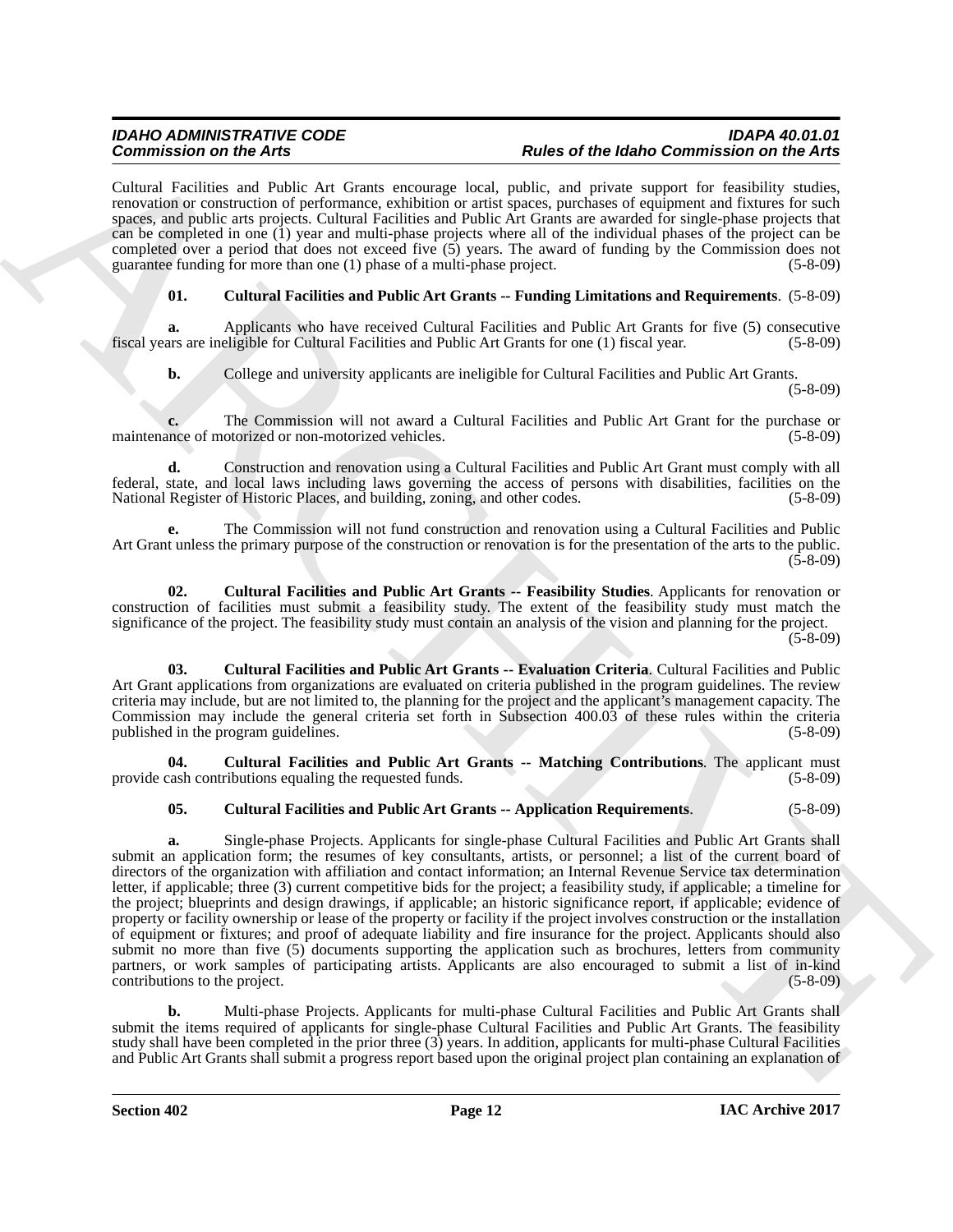### <span id="page-12-7"></span><span id="page-12-6"></span><span id="page-12-5"></span><span id="page-12-4"></span><span id="page-12-3"></span><span id="page-12-2"></span><span id="page-12-1"></span><span id="page-12-0"></span>**403. PUBLIC PROGRAMS IN THE ARTS GRANTS.**

| <b>Commission on the Arts</b>      |                                                                                                                                                                                                                                                                                                                                                                                                                                                                                                                                                                                                                                                                                                                                                                              | Rules of the Idaho Commission on the Arts |  |  |
|------------------------------------|------------------------------------------------------------------------------------------------------------------------------------------------------------------------------------------------------------------------------------------------------------------------------------------------------------------------------------------------------------------------------------------------------------------------------------------------------------------------------------------------------------------------------------------------------------------------------------------------------------------------------------------------------------------------------------------------------------------------------------------------------------------------------|-------------------------------------------|--|--|
|                                    | any delays or changes to the plan, and the original specifications for bids with a comparative summary sheet.<br>Applicants for public art projects are not required to submit the original specifications for bids for the project.                                                                                                                                                                                                                                                                                                                                                                                                                                                                                                                                         | $(5-8-09)$                                |  |  |
| 06.<br>day of January.             | Cultural Facilities and Public Art Grants -- Application Deadline. Cultural Facilities and<br>Public Art Grant applications must be postmarked or hand delivered to the Commission on or before the last business                                                                                                                                                                                                                                                                                                                                                                                                                                                                                                                                                            | $(5-8-09)$                                |  |  |
| 403.                               | PUBLIC PROGRAMS IN THE ARTS GRANTS.<br>Public Programs in the Arts Grants are designed to support public arts programs of Idaho's established arts<br>organizations by assisting the organizations in program planning and business stabilization. Public Programs in the<br>Arts Grants are awarded as multi-year grants.                                                                                                                                                                                                                                                                                                                                                                                                                                                   | $(5-8-09)$                                |  |  |
| 01.                                | Public Programs in the Arts -- Funding Limitations and Requirements.                                                                                                                                                                                                                                                                                                                                                                                                                                                                                                                                                                                                                                                                                                         | $(5 - 8 - 09)$                            |  |  |
| a.                                 | The primary mission of the applicant must be the production, presentation, or support of the arts.                                                                                                                                                                                                                                                                                                                                                                                                                                                                                                                                                                                                                                                                           | $(4-6-05)$                                |  |  |
| b.                                 | College and university applicants are ineligible for Public Programs in the Arts Grants.                                                                                                                                                                                                                                                                                                                                                                                                                                                                                                                                                                                                                                                                                     | $(5-8-09)$                                |  |  |
| c.<br>to the application deadline. | Applicants must have been operating as a tax-exempt organization for thirty-six (36) months prior                                                                                                                                                                                                                                                                                                                                                                                                                                                                                                                                                                                                                                                                            | $(5-8-09)$                                |  |  |
| d.                                 | The responsibility for the applicant's operation must rest with a paid staff person.                                                                                                                                                                                                                                                                                                                                                                                                                                                                                                                                                                                                                                                                                         | $(5-8-09)$                                |  |  |
| e.<br>discipline.                  | Applicants must compensate artists according to the prevailing community standard for the artist's                                                                                                                                                                                                                                                                                                                                                                                                                                                                                                                                                                                                                                                                           | $(5-8-09)$                                |  |  |
| f.                                 | Applicants who have failed to reduce or have increased a budget deficit for three (3) consecutive<br>years must demonstrate that the applicant has ended the applicant's most recent fiscal year with a balanced budget<br>and that the applicant has made a significant effort to reduce the deficit during the applicant's current fiscal year.<br>Applicants with a budget deficit must also provide a deficit-elimination schedule approved by the applicant's<br>governing body and acceptable to the Commission.                                                                                                                                                                                                                                                       | $(4-6-05)$                                |  |  |
| 02.                                | Public Programs in the Arts Grants -- Evaluation Criteria. Public Programs in the Arts Grant<br>applications are evaluated on criteria published in the program guidelines. The review criteria may include, but are<br>not limited to, the artistic quality of the applicant, the applicant's management capacity, and the community<br>involvement and access to the proposed use of grant funds. The Commission may include the general criteria set forth<br>in Subsection 400.03 of these rules within the criteria published in the program guidelines. Applicants of similar size<br>and resources are reviewed based upon their gross annual operating budget, staff, longevity, location in a rural or<br>urban county, and the criteria in the program guidelines. | $(5-8-09)$                                |  |  |
| 03.                                | Public Programs in the Arts Grants -- Matching Contributions. Applicants must provide<br>matching contributions equal to the grant funds.                                                                                                                                                                                                                                                                                                                                                                                                                                                                                                                                                                                                                                    | $(5-8-09)$                                |  |  |
| 04.                                | <b>Public Programs in the Arts Grants -- Discipline Rotation.</b> Multi-year Public Programs in the<br>Arts Grants are awarded to applicants based upon the discipline primarily supported by the applicant in a three (3)<br>year rotation. Beginning with 2005, the rotation cycle is as follows:                                                                                                                                                                                                                                                                                                                                                                                                                                                                          | $(5-8-09)$                                |  |  |
| a.                                 | Year one $(1)$ - literature;                                                                                                                                                                                                                                                                                                                                                                                                                                                                                                                                                                                                                                                                                                                                                 | $(4-6-05)$                                |  |  |
| b.                                 | Year two $(2)$ - craft, design, and visual arts; and                                                                                                                                                                                                                                                                                                                                                                                                                                                                                                                                                                                                                                                                                                                         | $(5-8-09)$                                |  |  |
| c.                                 | Year three $(3)$ - media and performing arts.                                                                                                                                                                                                                                                                                                                                                                                                                                                                                                                                                                                                                                                                                                                                | $(5-8-09)$                                |  |  |
|                                    | Public Programs in the Arts Grants -- Application Requirements.                                                                                                                                                                                                                                                                                                                                                                                                                                                                                                                                                                                                                                                                                                              | $(5 - 8 - 09)$                            |  |  |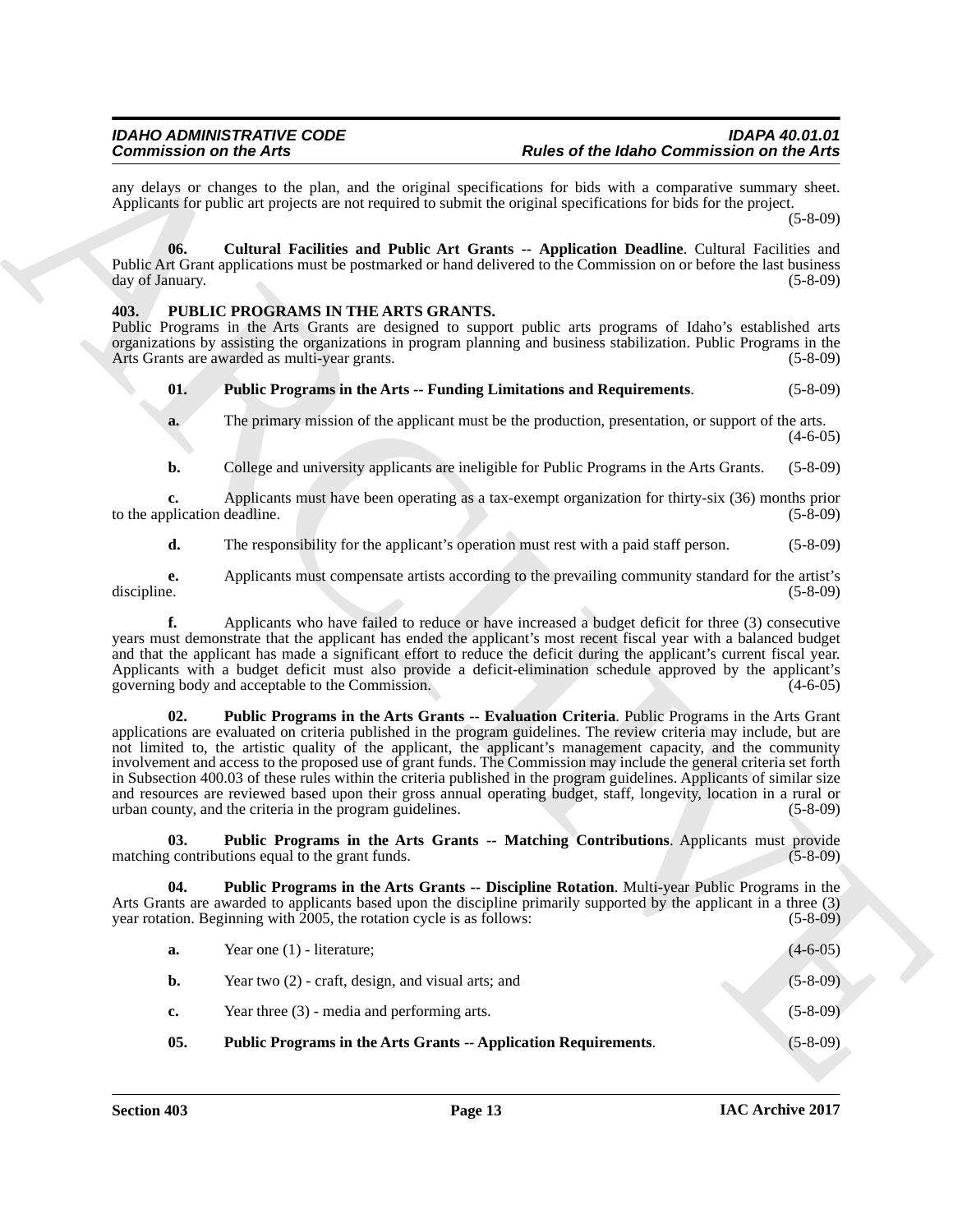**a.** Initial Application. Applicants for Public Programs in the Arts Grants shall submit an application form. Upon receipt of the award notification and agreement, applicants shall submit an executed award agreement to accept the grant. (5-8-09)

**b.** Interim Applications. Recipients of multi-year Public Programs in the Arts Grants shall submit an interim application form on or before the last business day in January of the first and second years of the grant.

(5-8-09)

<span id="page-13-8"></span>**06. Public Programs in the Arts Grants -- Application Deadlines.** Public Programs in the Arts Grant applications must be postmarked or hand delivered to the Commission on or before the last business day of January.  $(5-8-09)$ 

### <span id="page-13-2"></span><span id="page-13-0"></span>**404. ENTRY TRACK GRANTS.**

Entry Track Grants are the entry point for Idaho arts organizations that are eligible for Public Programs in the Arts funding and are new to the Idaho Commission on the Arts programs. Entry Track Grants also support the public programs in the arts delivered by university-based arts organizations. (5-8-09)

<span id="page-13-6"></span>**01. Entry Track Grants -- Funding Limitations and Requirements**. Current applicants for or recipients of a Public Programs in the Arts Grant are ineligible for an Entry Track Grant. Current recipients of a QuickFund\$ QuickProjects Grant for Organizations are ineligible for an Entry Track Grant. (5-8-09)

<span id="page-13-5"></span>**02. Entry Track Grants -- Evaluation Criteria**. Entry Track Grant applications are evaluated on criteria published in the program guidelines. The review criteria may include, but are not limited to, the artistic quality of the applicant, the applicant's management capacity, and the access and involvement of the community in the project. The Commission may include the general criteria set forth in Subsection 400.03 of these rules within the criteria published in the program guidelines. (5-8-09)

<span id="page-13-7"></span><span id="page-13-4"></span>**03. Entry Track Grants -- Grant Amounts and Matching Contributions**. Recipients of Entry Track ust provide cash contributions equaling the grant. (5-8-09) Grants must provide cash contributions equaling the grant.

Commission on the Arts<sup>2</sup> material in the United Properties. Here of the Harbor Commission on the Arts 2 material in the Commission of the Arts 2 material in the United Commission of the Arts 2 material in the United Comm **04. Entry Track Grants -- Application Requirements**. Applicants for Entry Track Grants shall submit an application form; the resumes of key consultants and personnel; a list of the current board of directors of the organization with affiliation and contact information; an Internal Revenue Service tax determination letter, if applicable; work samples reflecting prior and on-going projects; and a list of potential and confirmed programming events for the applicant's current programming season. Applicants should also submit no more than five (5) documents supporting the application such as brochures or letters from community partners. Applicants are encouraged to submit a list of in-kind contributions. (5-8-09)

<span id="page-13-3"></span>**Entry Track Grants -- Application Deadline**. Entry Track Grant applications must be postmarked to the Commission on or before the last business day of January. (5-8-09) or hand delivered to the Commission on or before the last business day of January.

### <span id="page-13-9"></span><span id="page-13-1"></span>**405. TUMBLEWORDS.**

TumbleWords is a cooperative effort among twelve (12) western states to bring writers into communities where residents may be underexposed to creative writing because of geographical or economic circumstances. Under the TumbleWords program, writers of fiction, nonfiction, and poetry give readings and hold writing workshops. (4-6-05)

<span id="page-13-10"></span>**01. TumbleWords -- Eligibility and Funding Requirements**. Applicants for the TumbleWords program must satisfy the following: (4-6-05)

**a.** A unit of local, county, or tribal government, or an organization determined to be tax-exempt by the Internal Revenue Service must serve as the applicant by controlling the use of funding from the TumbleWords program, signing the application and accepting all legal and contractual obligations of the program. (4-6-05)

**b.** The application must demonstrate an interest within the community in increasing access to literature. Community interest shall include sufficient volunteers or staff to meet the requirements of the TumbleWords program in the community. (4-6-05) (4-6-05)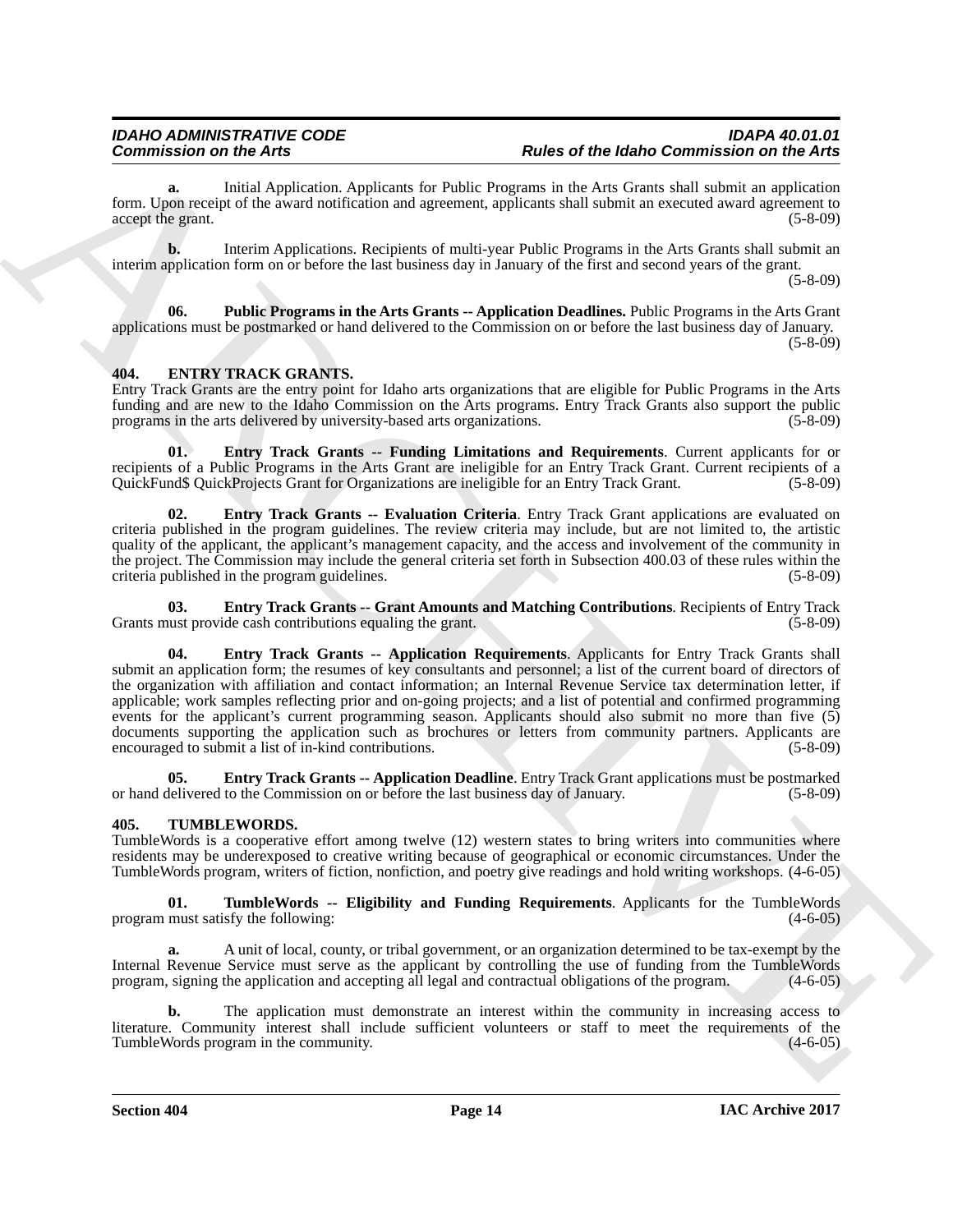**c.** The applicant must provide or secure a facility for readings, workshops, and other public activities plies with all federal, state, and local laws and regulations. (4-6-05) that complies with all federal, state, and local laws and regulations.

<span id="page-14-14"></span>**02. TumbleWords -- Funding and Community Match**. TumbleWords program awards are subject to funds availability including the availability of funding from the Western States Arts Federation. The applicant must provide matching contributions equaling requested funds. (4-6-05) (4-6-05)

<span id="page-14-13"></span>**03. TumbleWords -- Application Requirements**. Applicants for the TumbleWords program shall submit an application form; the resumes of key writers or personnel; a list of the current board of directors of the organization with affiliation and contact information; and an Internal Revenue Service tax determination letter, if applicable. (4-6-05)

<span id="page-14-12"></span>**04. TumbleWords -- Application Deadlines**. The Commission accepts TumbleWords program applications during its regular business hours.

### <span id="page-14-0"></span>**406. -- 499. (RESERVED)**

### <span id="page-14-11"></span><span id="page-14-1"></span>**500. SUPPORT FOR ARTS EDUCATION.**

Commission on the Arts and Arts and the other of the Islam of the Islam Commission on the Arts<br>
Intervention of the Schwarz and The Commission Commission of the Schwarz and Arts and the Commission of the Arts<br>
Interventio The Commission administers the programs supporting arts education set forth in Sections 501 though 503 of these rules. The following programs are available to individuals: Arts in Education Directory of Teaching Artists, QuickFund\$ for professional development for educators, and QuickFund\$ Teacher Incentive Grants. The following programs are available to organizations: QuickProjects for education, Arts Education Project Grants. The Commission will not issue a grant to organizations under a program for individuals or issue a grant to an individual under a program for organizations. (5-8-09)

### <span id="page-14-6"></span><span id="page-14-2"></span>**501. ARTS IN EDUCATION DIRECTORY OF TEACHING ARTISTS.**

The Arts in Education Directory of Teaching Artists is an online listing of artists who share their unique art forms in schools and communities. The Arts in Education Directory of Teaching Artists does not provide funding to recipients. Recipients may set fees, schedules, and activities in collaboration with schools. (5-8-09) (5-8-09)

**01. Arts in Education Directory of Teaching Artists -- Evaluation Criteria**. Applicants for the Arts in Education Directory of Teaching Artists are evaluated based upon the applicant's artistic skills, communication skills, and the applicant's proposals for arts in education. (5-8-09) (5-8-09)

**02. Arts in Education Directory of Teaching Artists -- Application Requirements**. Applicants for the Arts in Education Directory of Teaching Artists shall submit an application form, a resume, an artist statement, work samples appropriate to the applicant's discipline, three (3) letters of recommendation from persons familiar with the applicant's artistic ability and communication skills, and support materials such as letters of acceptance, brochures, articles, workshop information, and resumes of master artists under which the applicant has studied.

<span id="page-14-7"></span><span id="page-14-5"></span><span id="page-14-4"></span>(5-8-09)

**03. Arts in Education Directory of Teaching Artists -- Application Deadlines**. Arts Education Directory of Teaching Artists applications must be postmarked or hand delivered to the Commission on or before the last business day of June in even numbered years. (5-8-09)

### <span id="page-14-8"></span><span id="page-14-3"></span>**502. QUICKFUND\$ FOR ARTS EDUCATION.**

QuickFund\$ grants support professional development or short-term projects that enliven or improve arts learning as an integral part of the education of Idaho's youth. QuickFund\$ grants are available for professional development for educators, teacher incentive grants, and QuickProjects for education. (4-6-05)

<span id="page-14-9"></span>**01. QuickFund\$ -- Professional Development for Educators**. QuickFund\$ for professional development for educators provides support to teachers, educators, and artists in the Arts in Education Directory of Teaching Artists to attend conferences, seminars, workshops, or summer educational events that provide training in arts curricula, arts teaching, arts assessment, arts integration, or related topics. (5-8-09) arts curricula, arts teaching, arts assessment, arts integration, or related topics.

<span id="page-14-10"></span>**02. QuickFund\$ -- Teacher Incentive Grants**. Teacher incentive grants provide support to teachers for activities that enliven or improve arts learning in the classroom.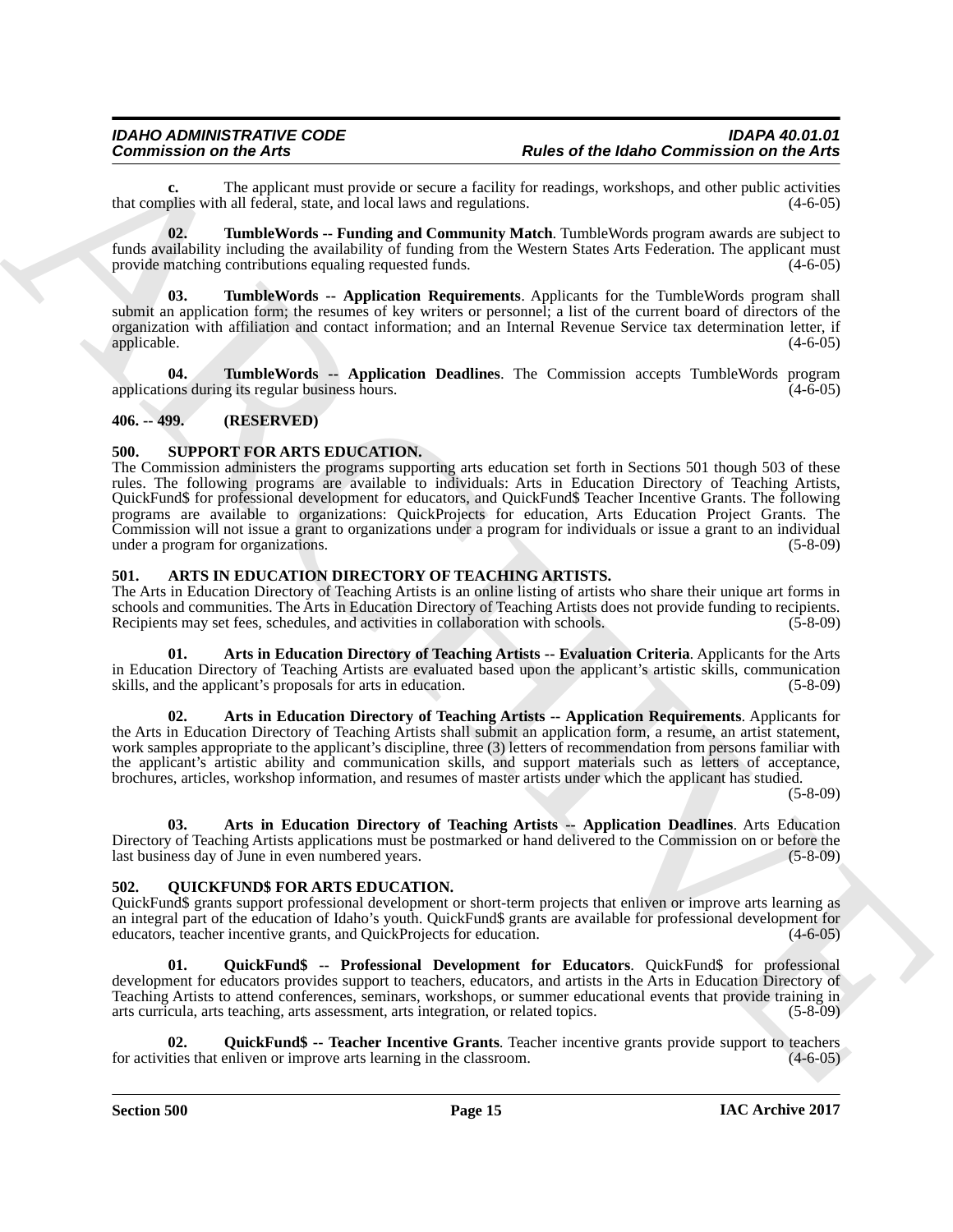**03. QuickFund\$ -- QuickProjects for Education**. QuickProjects for education provides support for short-term projects that enliven or improve arts learning as an integral part of the education of Idaho's youth.

 $(4-6-05)$ 

### <span id="page-15-6"></span><span id="page-15-4"></span>**04. QuickFund\$ -- Evaluation Criteria**. (4-6-05)

**a.** Professional Development for Educators and Teacher Incentive Grants. QuickFund\$ applications for professional development for education and teacher incentive grants are available to individuals who are educators or an artist in the Arts in Education Directory of Teaching Artists. Applications are evaluated on criteria published in the program guidelines. The review criteria may include, but are not limited to, the artistic quality of the applicant, the feasibility of the project and the opportunity for artistic growth from the project. applicant, the feasibility of the project and the opportunity for artistic growth from the project.

**b.** QuickProjects for Education. QuickFund\$ applications for QuickProjects for education are available to: arts organizations that do not receive Public Programs in the Arts Grants or Entry Track Grants in the same fiscal year; schools; units of local, county, or tribal government, and organizations determined to be tax-exempt by the Internal Revenue Service that provide arts services for the general public. Applications are evaluated on criteria published in the program guidelines. The review criteria may include, but are not limited to, the artistic quality of the applicant, the management capacity of the applicant, and community involvement and access to the project. The Commission may give preference to applicants who have not previously received funds through a Commission program. (5-8-09) Commission program.

**05. QuickFund\$ -- Matching Contributions**. Applicants for a professional development for educators QuickFund\$ grant must provide matching contributions equaling the requested funds. Applicants for a teacher incentive QuickFund\$ grant must provide matching contributions equaling one-third (1/3) of the requested funds. Applicants for a QuickProjects for education grant must provide matching contributions equaling the requested funds. College and university applicants shall not use in-kind contributions as matching funds. (4-6-05) requested funds. College and university applicants shall not use in-kind contributions as matching funds.

### <span id="page-15-5"></span><span id="page-15-3"></span>**06. QuickFund\$ -- Application Requirements**. (4-6-05)

**a.** Professional Development for Educators and Teacher Incentive Grants. Applicants for professional development for educators or a teacher incentive QuickFund\$ grant shall submit an application form, a resume, work samples appropriate to the applicant, and supporting materials such as letters of acceptance, brochures, articles, or workshop information. (4-6-05)

**b.** QuickProjects for Education. Applicants for a QuickProjects for education grant shall submit an application form; resumes of key consultants, artists, or personnel; work samples reflecting prior projects or activities as applicable to the project or activity that is the subject of the application; and, no more than five (5) documents supporting the application such as brochures, letters from community partners, or work samples of participating artists. Applicants eligible to use in-kind contributions must also submit a list of in-kind contributions used as matching contributions. All applicants are encouraged to submit a list of in-kind contributions to the project. (4-6-05)

<span id="page-15-1"></span>**07. QuickFund\$ -- Application Deadlines**. QuickFund\$ applications for arts education must be postmarked or hand delivered to the Commission on or before the second Monday of March, June, September, or December. (5-8-09) December. (5-8-09)

### <span id="page-15-2"></span><span id="page-15-0"></span>**503. ARTS EDUCATION PROJECT GRANTS.**

**Commission on the Arts <br>
Bulles of the father Commission on the Arts<br>
(b)** Observation of the Archivest for Education Cosin/Version of the Scheme of the Scheme of the Scheme of the Scheme of the Scheme of the Scheme of t Arts Education Project Grants support teaching and learning opportunities for children and youth, Pre-K through grade twelve (12). Applicants may apply for support for a specific project or program designed to: increase access to arts education for students; foster professional development for artists and educators; increase participation of community members in education; or address specific needs of youth through the arts. In-school projects must support the Idaho Humanities Achievement Standards published by the State Board of Education. In-school projects should enhance teacher practice and student learning in and through the arts, and strengthen long-term community partnerships and collaborations to affect systemic change in schools. Arts Education Project Grants also support outof-school arts education activities for young people. This support is characterized by collaborations between arts organizations and other community organizations, especially social service agencies that nurture the development and creativity of youth. (5-8-09) creativity of youth.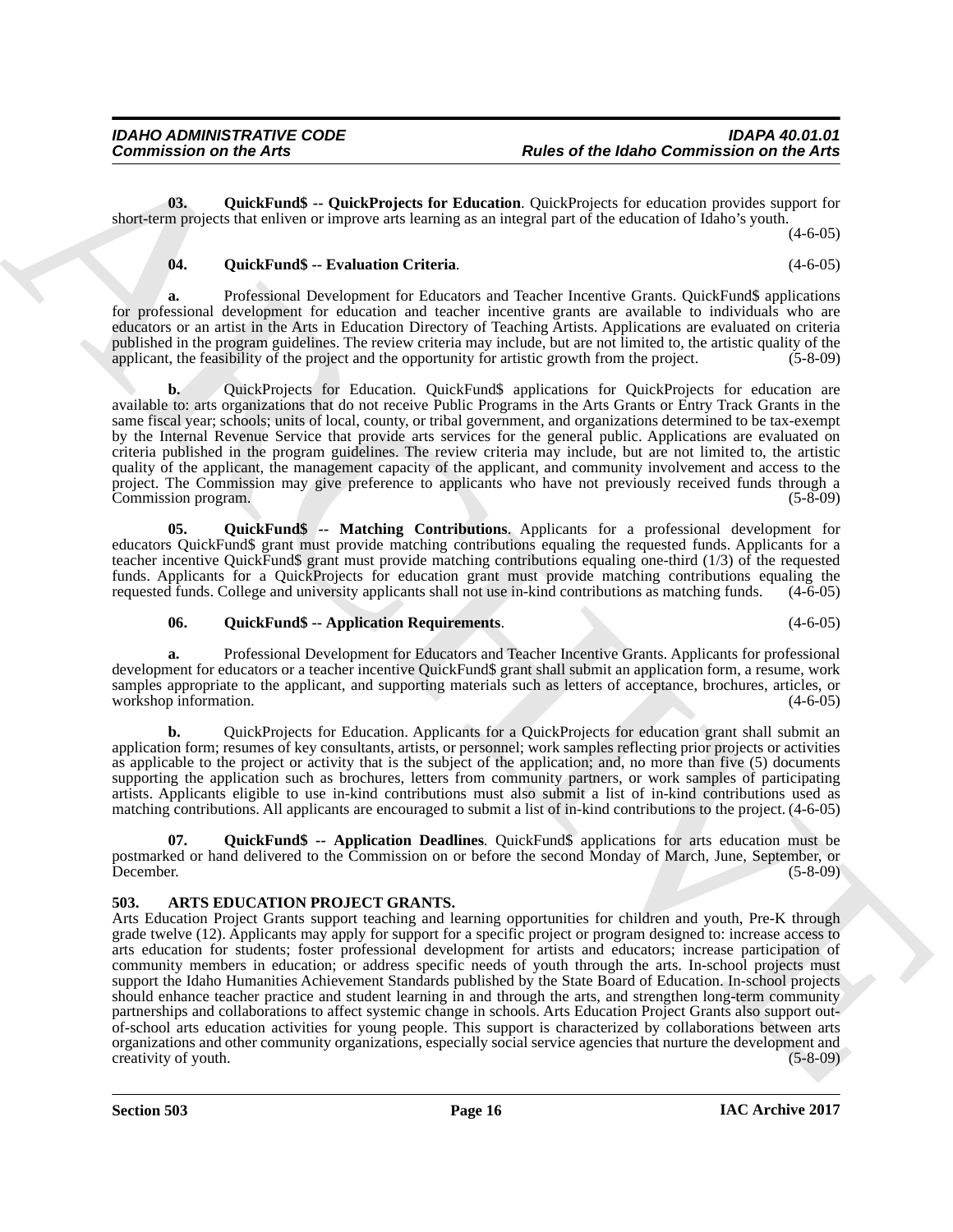<span id="page-16-3"></span>**01. Arts Education Project Grants -- Evaluation Criteria**. Arts Education Project grant applications are evaluated on criteria published in the program guidelines. The review criteria may include, but are not limited to, the artistic and educational merit of the program or activity, project planning, the management capacity of the applicant, and community involvement and access to the project. (5-8-09)

<span id="page-16-4"></span><span id="page-16-2"></span>**02. Arts Education Project Grants -- Matching Contributions**. Applicants must provide cash or inkind matching contributions equaling the grant. (5-8-09)

Commission on the Arts<br>  $\eta_{AB}$  and the London Project Grands - Probability Chinese control to the Marchives Chinese Chinese Chinese Chinese Chinese Chinese Chinese Chinese Chinese Chinese Chinese Chinese Chinese Chinese **03. Arts Education Project Grants -- Application Requirements**. Applicants for Arts Education Project grants shall submit an application; resumes of key personnel; audio, visual, or published materials from the applicant or key partners; curriculum guides, or examples of past student work from the applicant or key partners that will help the Commission understand the artistic and professional quality of the program or activity; and work samples of artists, teaching artists, and the arts education programs of the central partners or contractors providing the services in the project. Work samples are not required for artists participating in the program who are in the Arts in Education Directory of Teaching Artists. If the applicant will use in-kind contributions, the applicant must also submit a list of in-kind contributions to the project. (5-8-09) submit a list of in-kind contributions to the project.

<span id="page-16-1"></span>**04. Arts Education Project Grants -- Application Deadlines**. Arts Education Project grant applications must be postmarked or hand delivered to the Commission on or before the last business day in January.  $(5-8-0.09)$ 

<span id="page-16-0"></span>**504. -- 999. (RESERVED)**